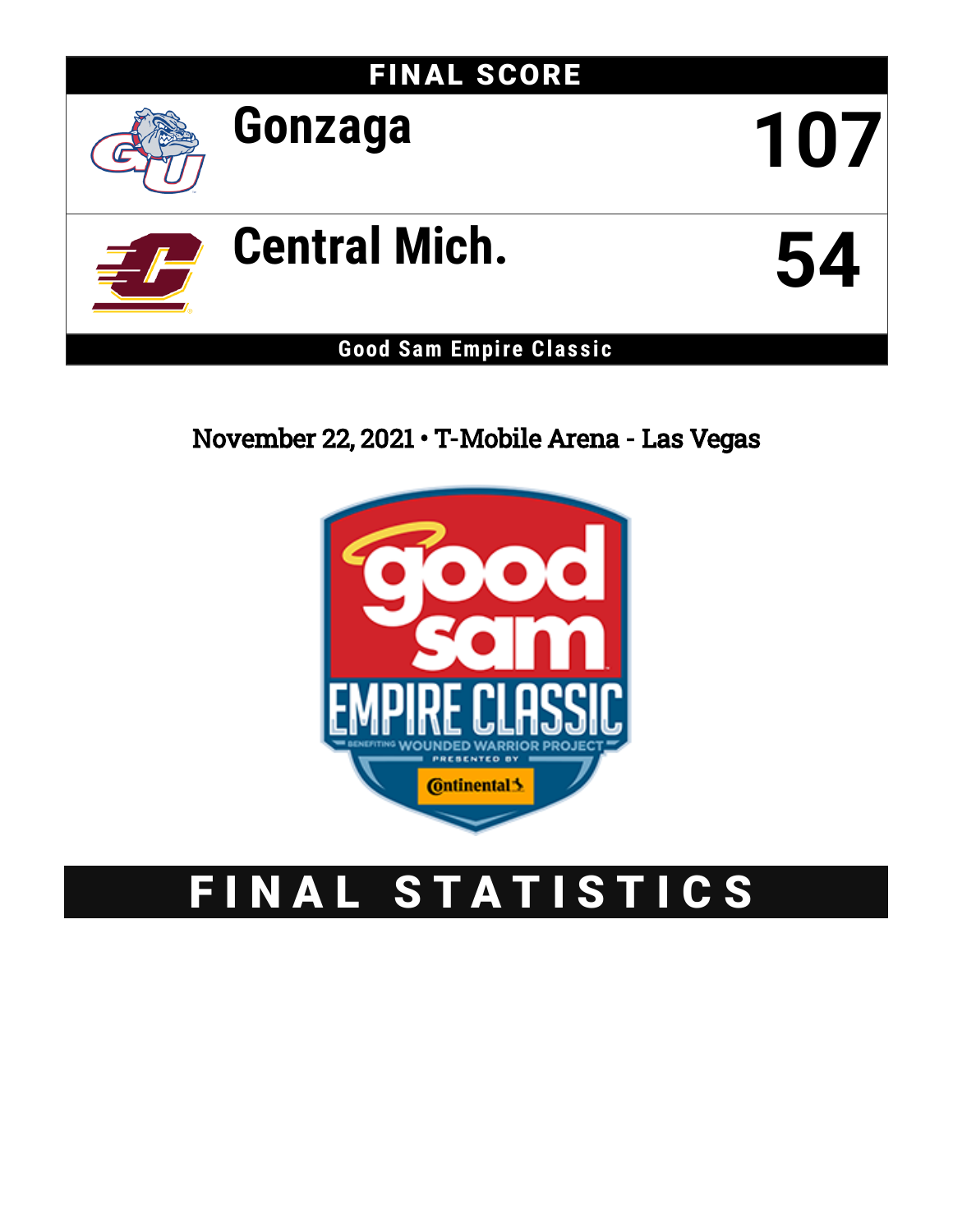#### **Official Box Score Gonzaga vs Central Mich. Game Totals -- Final Statistics November 22, 2021 at T-Mobile Arena - Las Vegas**



#### **Gonzaga 107**

| No. | Player                | S | Pts      | FG       | 3FG      | FT        | OR.            | <b>DR</b>      | TR             | PF              | A            | TO       | <b>Blk</b> | Stl          | Min | $+/-$ |
|-----|-----------------------|---|----------|----------|----------|-----------|----------------|----------------|----------------|-----------------|--------------|----------|------------|--------------|-----|-------|
| 00  | STRAWTHER, JULIAN     | G | 15       | $6-9$    | $3-5$    | $0-0$     | 0              | 3              | 3              | 3               | 0            | 2        | 0          | 0            | 25  | 30    |
| 02  | TIMME, DREW           | F | 11       | $5-6$    | $0 - 0$  | $1 - 4$   | 3              | 4              | 7              | 0               |              |          | 0          |              | 15  | 28    |
| 03  | NEMBHARD, ANDREW      | G | 5        | $2 - 4$  | $1 - 3$  | $0 - 0$   | 0              | 2              | 2              | 3               | 2            |          | 0          |              | 15  | 24    |
| 34  | <b>HOLMGREN, CHET</b> | C | 19       | $7-9$    | $2 - 4$  | $3 - 3$   | $\mathbf{0}$   | 5              | 5              | 0               | 2            | 0        | 3          | $\mathbf{0}$ | 20  | 35    |
| 45  | <b>BOLTON, RASIR</b>  | G | 11       | $4 - 8$  | $1 - 5$  | $2 - 3$   | 0              | 3              | 3              | 2               | 4            | 2        | 0          | 0            | 17  | 37    |
| 05  | ARLAUSKAS, MARTYNAS   | G |          | $0 - 0$  | $0 - 0$  | $1 - 2$   | 0              | $\mathbf{0}$   | 0              | 0               | 0            | 0        | 0          | $\mathbf{0}$ | 5   | 12    |
| 10  | <b>SALLIS, HUNTER</b> | G | 8        | $3-9$    | $0 - 3$  | $2 - 2$   | 1              | 6              | 7              | 2               | 3            |          | 0          | 2            | 26  | 26    |
| 11  | HICKMAN, NOLAN        | G | 16       | $7 - 11$ | $1 - 4$  | $1 - 1$   | $\Omega$       |                | 1              |                 |              | $\Omega$ | 1          | 2            | 26  | 29    |
| 15  | FEW, JOE              | G | 0        | $0 - 2$  | $0 - 2$  | $0 - 0$   | 1              |                | 2              |                 | 0            | 0        | 0          | 0            | 3   | 1     |
| 20  | PERRY, KADEN          | F | 6        | $3 - 3$  | $0 - 0$  | $0 - 2$   | $\overline{2}$ | $\overline{2}$ | $\overline{4}$ |                 | $\mathbf{0}$ | 2        | 0          | 0            | 12  | 3     |
| 22  | <b>WATSON, ANTON</b>  | F |          | $2 - 3$  | $0 - 0$  | $3-5$     | 3              | 3              | 6              |                 | 3            |          |            | 2            | 18  | 15    |
| 23  | LANG, MATTHEW         | G | 5        | $2 - 3$  | $1 - 2$  | $0 - 0$   | 2              | 2              | 4              | 0               | 0            | 0        | 0          | 0            | 5   | 12    |
| 33  | <b>GREGG, BEN</b>     | F | 3        | $1-5$    | $0 - 2$  | $1 - 2$   | 4              | 2              | 6              |                 | 0            | 0        |            | $\Omega$     | 9   | 12    |
| 35  | <b>GRAVES, WILL</b>   | G | $\Omega$ | $0 - 2$  | $0 - 2$  | $0 - 0$   | $\Omega$       | $\Omega$       | $\Omega$       | $\Omega$        | $\Omega$     | $\Omega$ | $\Omega$   | $\mathbf{0}$ | 3   | 1     |
|     | TEAM                  |   |          |          |          |           | 0              | 1              | 1              | 0               |              | 0        |            |              |     |       |
|     | <b>TOTALS</b>         |   | 107      | 42-74    | $9 - 32$ | $14 - 24$ | 16             | 35             | 51             | 15 <sub>2</sub> | 16           | 10       | 6          | 8            | 200 |       |

| Game                                | 42-74 | 56.8% | $9 - 32$ | 28.1%      | $14 - 24$ | 58.3% |                                                            |
|-------------------------------------|-------|-------|----------|------------|-----------|-------|------------------------------------------------------------|
| 2nd Half                            | 19-36 | 53%   | $6-19$   | 32%        | $7 - 12$  | 58%   | Largest lead: By 55 at 2nd-00:58<br>Technical Fouls: None. |
| 1st Half                            | 23-38 | 61%   | $3-13$   | <b>23%</b> | 7-12      | 58%   | Biggest Run: 17-0                                          |
| <b>Shooting By Period</b><br>Period | FG    | FG%   | 3FG      | 3FG%       | FТ        | FT%   | Deadball Rebounds: 4,3<br>Last FG: 2nd-02:09               |

### **Central Mich. 54**

|     | VGIILIUI IIIVIII VT      |    |               |          |          |           |              |    |                |          |              |    |              |          |     |                |
|-----|--------------------------|----|---------------|----------|----------|-----------|--------------|----|----------------|----------|--------------|----|--------------|----------|-----|----------------|
| No. | Player                   | S  | <b>Pts</b>    | FG       | 3FG      | FT        | <b>OR</b>    | DR | TR             | PF       | A            | то | <b>B</b> lk  | Stl      | Min | $+/-$          |
| 00  | TAYLOR, BRIAN            | G  | 6             | $2 - 4$  | $2 - 2$  | $0 - 0$   |              |    | 2              | 2        | 0            | 2  | 0            | 0        | 23  | $-23$          |
| 02  | <b>MILLER, KEVIN</b>     | G  | 9             | $4 - 8$  | $1 - 2$  | $0 - 0$   | $\mathbf{0}$ |    |                | 0        | 1            |    | $\Omega$     |          | 21  | $-39$          |
| 03  | HENDERSON, HARRISON      | F. |               | $3 - 10$ | 1-4      | $4 - 8$   | 2            | 1  | 3              | 4        | 1            | 0  | 0            | 0        | 20  | $-24$          |
| 15  | POLK, AUNDRE             | F. | 0             | $0 - 2$  | $0 - 0$  | $0 - 0$   | $\mathbf{0}$ | 0  | $\Omega$       | 3        | 0            | 5  | $\mathbf{0}$ | 0        | 12  | $-23$          |
| 32  | LOPEZ JR., OSCAR         | G  | 6             | $1 - 4$  | $0 - 0$  | $4 - 4$   | $\mathbf{0}$ | 5  | 5              | 3        | 2            | 2  | $\Omega$     |          | 28  | $-50$          |
| 01  | <b>BISSAINTHE, RALPH</b> | F. | 6             | $1 - 7$  | $1 - 4$  | $3 - 4$   | 1.           | 5  | 6              | 2        |              |    | $\Omega$     | 2        | 24  | $-36$          |
| 04  | WADE, RYAN               | G  | 0             | $0-0$    | $0 - 0$  | $0 - 0$   | $\mathbf{0}$ | 1  | $\mathbf 1$    | 0        | 0            | 0  | 0            | 0        | 3   | $-1$           |
| 05  | WEBB, JACK               | G  | 0             | $0 - 1$  | $0 - 1$  | $0 - 0$   | $\mathbf{0}$ | 0  | $\Omega$       | $\Omega$ | $\mathbf{0}$ |    | $\Omega$     | $\Omega$ | 7   | $-3$           |
| 10  | JACKSON JR., JERMAINE    | G  | 8             | $3 - 10$ | $2 - 5$  | $0 - 0$   | $\mathbf{0}$ | 1  | 1              | 3        | 1            | 2  | 0            |          | 23  | $-30$          |
| 11  | <b>HEALY, CAMERON</b>    | G  | 6.            | $2 - 6$  | $2 - 4$  | $0 - 0$   | $\mathbf{0}$ | 2  | $\overline{2}$ | 3        | 3            | 0  | $\Omega$     | 1        | 23  | $-19$          |
| 22  | PAVRETTE, NICOLAS        | С  | 0             | $0 - 2$  | $0 - 0$  | $0-0$     | 0            | 2  | $\overline{2}$ | 0        | 1            | 0  | 0            | 0        | 9   | $-12$          |
| 23  | <b>JERGENS, DYLAN</b>    | G  | $\mathcal{P}$ | $1 - 1$  | $0 - 0$  | $0 - 0$   | $\mathbf{0}$ | 0  | $\mathbf{0}$   | $\Omega$ | 0            | 0  | $\Omega$     | $\Omega$ | 2   | $\overline{2}$ |
| 34  | <b>HODGSON, CALEB</b>    | F  | 0             | $0 - 1$  | $0 - 1$  | $0 - 0$   | 0            | 0  | 0              | 2        | $\Omega$     | 0  | 0            | 0        | 5   | $-7$           |
|     | <b>TEAM</b>              |    |               |          |          |           | 0            | 0  | $\Omega$       |          |              | 3  |              |          |     |                |
|     | <b>TOTALS</b>            |    | 54            | 17-56    | $9 - 23$ | $11 - 16$ | 4            | 19 | 23             | 23       | 10           | 17 | 0            | 6        | 200 |                |
|     |                          |    |               |          |          |           |              |    |                |          |              |    |              |          |     |                |

| Game                                | 17-56    | 30.4% | $9 - 23$ | 39.1% | 11-16  | 68.8% |
|-------------------------------------|----------|-------|----------|-------|--------|-------|
| 2nd Half                            | $6 - 29$ | 21%   | $2-9$    | 22%   | $8-12$ | 67%   |
| 1st Half                            | 11-27    | 41%   | 7-14     | 50%   | 3-4    | 75%   |
| <b>Shooting By Period</b><br>Period | FG       | FG%   | 3FG      | 3FG%  | FТ     | FT%   |

*Deadball Rebounds:* 2,3 *Last FG:* 2nd-00:33

*Biggest Run:* 5-0

*Largest lead:* By 0 at -

*Technical Fouls:* #0 TEAM (Coach Technical) @ 1st - 16:39; #22 PAVRETTE (Admin Technical) @ 2nd - 14:42;

| Game Notes:                                                          | <b>Score</b>                             | 1st | 2 <sub>nd</sub> | TOT | <b>Points</b>     | <b>GON</b>     | <b>CMU</b>     |
|----------------------------------------------------------------------|------------------------------------------|-----|-----------------|-----|-------------------|----------------|----------------|
| Officials: Rogers Ayers, Eric Curry, Nate Harris<br>Attendance: 7029 | <b>GON</b>                               | 56  | 51              | 107 | In the Paint      | 58             | 10             |
|                                                                      | <b>CMU</b>                               | 32  | 22              | 54  | Off Turns         | 22             | 10             |
| Start Time: 11:05 PM ET                                              |                                          |     |                 |     | 2nd Chance        | 18             |                |
| End Time: 01:03 AM ET<br>Game Duration: 1:57                         | GON led for 39:46. CMU led for 0:00.     |     |                 |     | <b>Fast Break</b> | 18             |                |
| Neutral Court:                                                       | Game was tied for 0:14.<br>Times tied: 0 |     | Lead Changes: 0 |     | Bench             | 46             | 22             |
|                                                                      |                                          |     |                 |     | Per Poss          | 1.427<br>50/75 | 0.740<br>23/73 |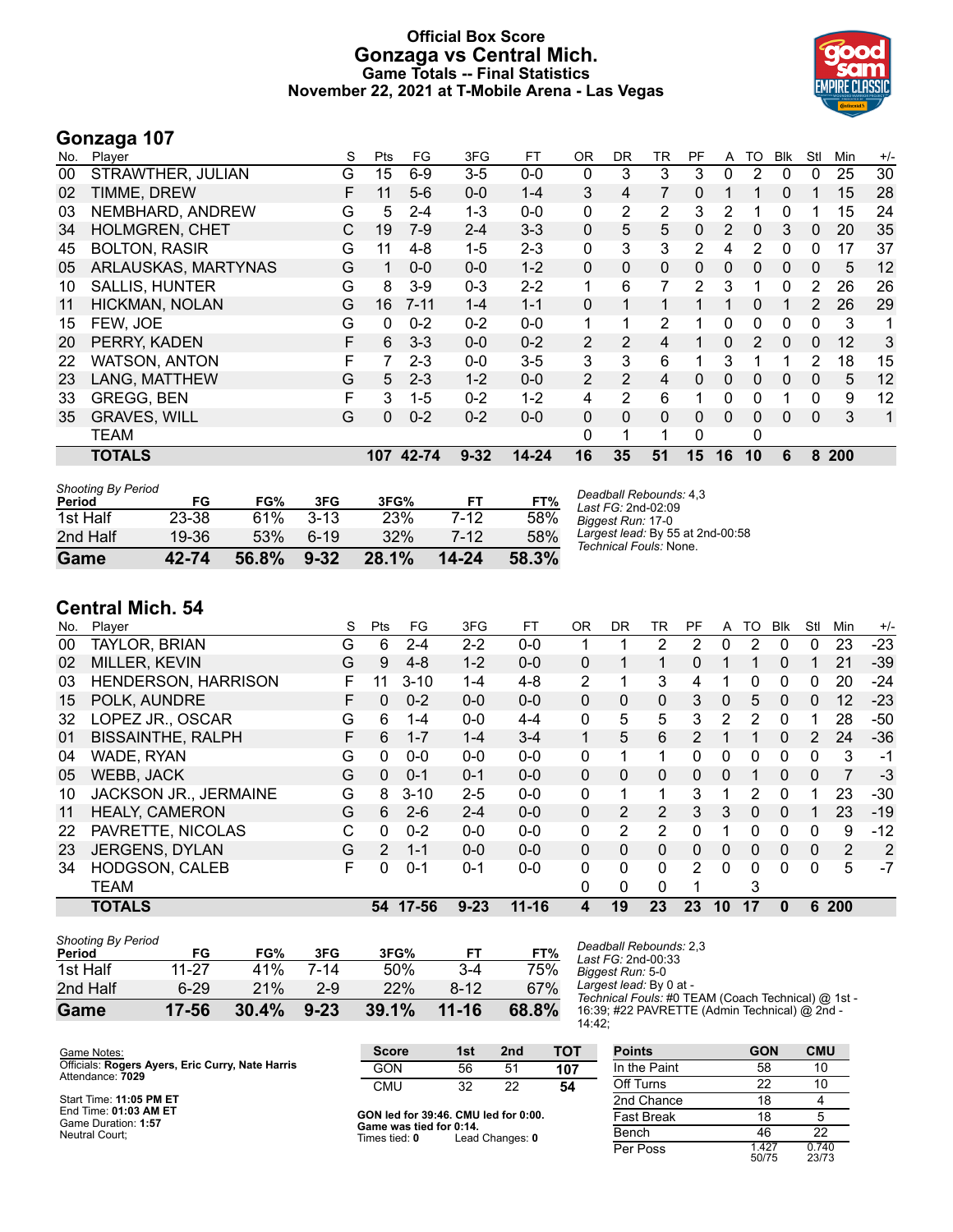#### **Official Box Score Gonzaga vs Central Mich. First Half Statistics Only November 22, 2021 at T-Mobile Arena - Las Vegas**



#### **Gonzaga 56**

| No. | Player                | S | <b>Pts</b>   | <b>FG</b> | 3FG      | <b>FT</b> | <b>OR</b> | <b>DR</b>    | TR           | PF           | A            | <b>TO</b>    | <b>Blk</b>   | Stl          | <b>Min</b>   | $+/-$ |
|-----|-----------------------|---|--------------|-----------|----------|-----------|-----------|--------------|--------------|--------------|--------------|--------------|--------------|--------------|--------------|-------|
| 00  | STRAWTHER, JULIAN     | G |              | $3 - 4$   | $1 - 2$  | $0 - 0$   | 0         | 2            | 2            |              | 0            | 0            | $\Omega$     | 0            | 14           | 22    |
| 02  | TIMME, DREW           | F | 9            | $4 - 5$   | $0 - 0$  | $1 - 4$   | 3         | 2            | 5            | 0            |              |              | $\Omega$     | $\mathbf{0}$ | 11           | 21    |
| 03  | NEMBHARD, ANDREW      | G | 5            | $2 - 4$   | 1-3      | $0 - 0$   | 0         | 2            | 2            | 0            |              | 0            | 0            | 0            | 10           | 16    |
| 34  | <b>HOLMGREN, CHET</b> | С | 10           | $4 - 5$   | $1 - 2$  | $1 - 1$   | 0         | 4            | 4            | $\Omega$     |              | 0            |              | $\Omega$     | 13           | 19    |
| 45  | <b>BOLTON, RASIR</b>  | G |              | $3-6$     | $0 - 3$  | $1 - 2$   | 0         | 1            | 1            | 1            | 3            | 2            | $\Omega$     | 0            | 11           | 22    |
| 05  | ARLAUSKAS, MARTYNAS   | G | $\Omega$     | $0 - 0$   | $0 - 0$  | $0-0$     | 0         | $\mathbf 0$  | $\mathbf 0$  | 0            | 0            | 0            | 0            | 0            | 0            | 0     |
| 10  | SALLIS, HUNTER        | G | 4            | $1 - 5$   | $0 - 1$  | $2 - 2$   | 1         | 3            | 4            |              | 2            | 0            | $\Omega$     | 1            | 12           | 5     |
| 11  | HICKMAN, NOLAN        | G | 6            | $3 - 5$   | $0 - 2$  | $0 - 0$   | 0         | $\mathbf{0}$ | $\mathbf{0}$ | 1.           |              | 0            |              |              | 13           | 8     |
| 15  | FEW, JOE              | G | 0            | $0 - 0$   | $0 - 0$  | $0 - 0$   | 0         | $\mathbf{0}$ | 0            | $\Omega$     | 0            | 0            | $\Omega$     | 0            | 0            | 0     |
| 20  | PERRY, KADEN          | F | 4            | $2 - 2$   | $0 - 0$  | $0 - 0$   | 1         | $\mathbf{0}$ | 1            |              | 0            |              | $\Omega$     | $\Omega$     | 4            | $-1$  |
| 22  | <b>WATSON, ANTON</b>  | F | 4            | $1 - 2$   | $0-0$    | $2 - 3$   | 2         | 2            | 4            |              | 2            | 0            | 0            | 2            | 13           | 8     |
| 23  | LANG, MATTHEW         | G | $\Omega$     | $0 - 0$   | $0 - 0$  | $0 - 0$   | 0         | $\mathbf{0}$ | $\mathbf{0}$ | 0            | $\mathbf{0}$ | $\mathbf{0}$ | $\Omega$     | 0            | $\mathbf{0}$ | 0     |
| 33  | <b>GREGG, BEN</b>     |   | 0            | $0 - 0$   | $0-0$    | $0 - 0$   | 0         | 0            | $\mathbf{0}$ | 0            | 0            | 0            | 0            | 0            | 0            | 0     |
| 35  | <b>GRAVES, WILL</b>   | G | $\mathbf{0}$ | $0 - 0$   | $0 - 0$  | $0 - 0$   | 0         | $\mathbf{0}$ | $\mathbf{0}$ | 0            | 0            | 0            | 0            | 0            | $\Omega$     | 0     |
|     | <b>TEAM</b>           |   |              |           |          |           | 0         | $\mathbf{0}$ | 0            | $\mathbf{0}$ |              | 0            |              |              |              |       |
|     | <b>TOTALS</b>         |   |              | 56 23-38  | $3 - 13$ | $7 - 12$  | 7         | 16           | 23           | 6            | 11           | 4            | $\mathbf{2}$ | 4            | 100          |       |
|     |                       |   |              |           |          |           |           |              |              |              |              |              |              |              |              |       |

| <b>Shooting By Period</b><br>Period | FG    | FG%   | 3FG      | 3FG%  |           | FT%   | Deadball Rebounds: 4,3<br>Last FG Half: GON 2nd-02:09 |
|-------------------------------------|-------|-------|----------|-------|-----------|-------|-------------------------------------------------------|
| 1st Half                            | 23-38 | 61%   | $3-13$   | 23%   | 7-12      | 58%   |                                                       |
| Game                                | 42-74 | 56.8% | $9 - 32$ | 28.1% | $14 - 24$ | 58.3% |                                                       |

#### **Central Mich. 32**

| No. | Player                   | S | <b>Pts</b> | <b>FG</b> | 3FG      | <b>FT</b> | 0R           | DR       | TR           | PF                    | A        | TO | <b>B</b> lk  | Stl      | Min          | $+/-$       |
|-----|--------------------------|---|------------|-----------|----------|-----------|--------------|----------|--------------|-----------------------|----------|----|--------------|----------|--------------|-------------|
| 00  | TAYLOR, BRIAN            | G | 6          | $2 - 2$   | $2 - 2$  | $0 - 0$   | 0            |          |              |                       | 0        |    | 0            | 0        | 14           | $-7$        |
| 02  | MILLER, KEVIN            | G |            | $3 - 5$   | $1 - 1$  | $0 - 0$   | $\mathbf{0}$ | 0        | 0            | 0                     | 0        | 0  | 0            |          | 12           | $-21$       |
| 03  | HENDERSON, HARRISON      | F | 2          | $1 - 3$   | $0 - 1$  | $0 - 0$   | 0            |          | 1            | 3                     |          | 0  | $\Omega$     | 0        | 9            | $-10$       |
| 15  | POLK, AUNDRE             | F | 0          | $0 - 2$   | $0 - 0$  | $0 - 0$   | $\Omega$     | 0        | 0            |                       | 0        | 3  | $\mathbf{0}$ | $\Omega$ | 6            | $-15$       |
| 32  | LOPEZ JR., OSCAR         | G | 4          | $1 - 2$   | $0 - 0$  | $2 - 2$   | 0            | 2        | 2            |                       |          |    | $\Omega$     | $\Omega$ | 12           | $-23$       |
| 01  | <b>BISSAINTHE, RALPH</b> | F | 4          | $1 - 4$   | $1 - 3$  | $1 - 2$   |              | 3        | 4            |                       |          |    | 0            |          | 16           | $-19$       |
| 04  | WADE, RYAN               | G | 0          | $0 - 0$   | $0 - 0$  | $0 - 0$   | $\Omega$     | 0        | 0            | 0                     | $\Omega$ | 0  | $\Omega$     | 0        | $\Omega$     | 0           |
| 05  | <b>WEBB, JACK</b>        | G | 0          | $0 - 0$   | $0 - 0$  | $0 - 0$   | $\Omega$     | 0        | $\mathbf{0}$ | 0                     | $\Omega$ | 0  | 0            | $\Omega$ | $\mathbf{0}$ | 0           |
| 10  | JACKSON JR., JERMAINE    | G | 6          | $2-6$     | $2 - 4$  | $0 - 0$   | 0            | 0        | 0            | $\mathbf{2}^{\prime}$ |          | 2  | 0            | 0        | 13           | $-12$       |
| 11  | <b>HEALY, CAMERON</b>    | G | 3          | $1 - 2$   | $1 - 2$  | $0 - 0$   | $\Omega$     |          | 1            | 0                     | 2        | 0  | $\Omega$     | $\Omega$ | 11           | $-9$        |
| 22  | PAVRETTE, NICOLAS        | С | 0          | $0 - 0$   | $0 - 0$  | $0 - 0$   | 0            |          |              | 0                     |          | 0  | 0            | 0        | 2            | 4           |
| 23  | <b>JERGENS, DYLAN</b>    | G | 0          | $0 - 0$   | $0 - 0$  | $0 - 0$   | $\mathbf{0}$ | 0        | $\mathbf{0}$ | 0                     | 0        | 0  | $\mathbf{0}$ | 0        | 0            | $\mathbf 0$ |
| 34  | HODGSON, CALEB           | F | 0          | $0 - 1$   | $0 - 1$  | $0 - 0$   | 0            | 0        | 0            | 2                     | $\Omega$ | 0  | $\Omega$     | 0        | 4            | -8          |
|     | <b>TEAM</b>              |   |            |           |          |           | 0            | $\Omega$ | $\Omega$     |                       |          | 2  |              |          |              |             |
|     | <b>TOTALS</b>            |   |            | 32 11-27  | $7 - 14$ | $3 - 4$   |              | 9        | 10           | $12 \,$               |          | 10 | 0            |          | 2 100        |             |

| <b>Shooting By Period</b><br>Period | FG      | FG%   | 3FG      | 3FG%  | FТ        | FT%   |
|-------------------------------------|---------|-------|----------|-------|-----------|-------|
| 1st Half                            | $11-27$ | 41%   | 7-14     | 50%   | 3-4       | 75%   |
| Game                                | 17-56   | 30.4% | $9 - 23$ | 39.1% | $11 - 16$ | 68.8% |

*Deadball Rebounds:* 2,3 *Last FG Half:* CMU 2nd-00:33

| Game Notes:                                      | <b>Score</b> | 1st | 2 <sub>nd</sub> | <b>TOT</b> | <b>Points (This Period)</b> | <b>GON</b>      | <b>CMU</b>     |
|--------------------------------------------------|--------------|-----|-----------------|------------|-----------------------------|-----------------|----------------|
| Officials: Rogers Ayers, Eric Curry, Nate Harris | GON          | 56  | 51              | 107        | In the Paint                | 40              |                |
| Attendance: 7029                                 | <b>CMU</b>   | 32  | 22              | 54         | Off Turns                   | 15              |                |
| Start Time: 11:05 PM ET                          |              |     |                 |            | 2nd Chance                  |                 |                |
| End Time: 01:03 AM ET<br>Game Duration: 1:57     |              |     |                 |            | <b>Fast Break</b>           |                 |                |
| Neutral Court:                                   |              |     |                 |            | Bench                       | 18              | 13             |
|                                                  |              |     |                 |            | Per Poss                    | 400. ا<br>27/40 | 0.842<br>13/38 |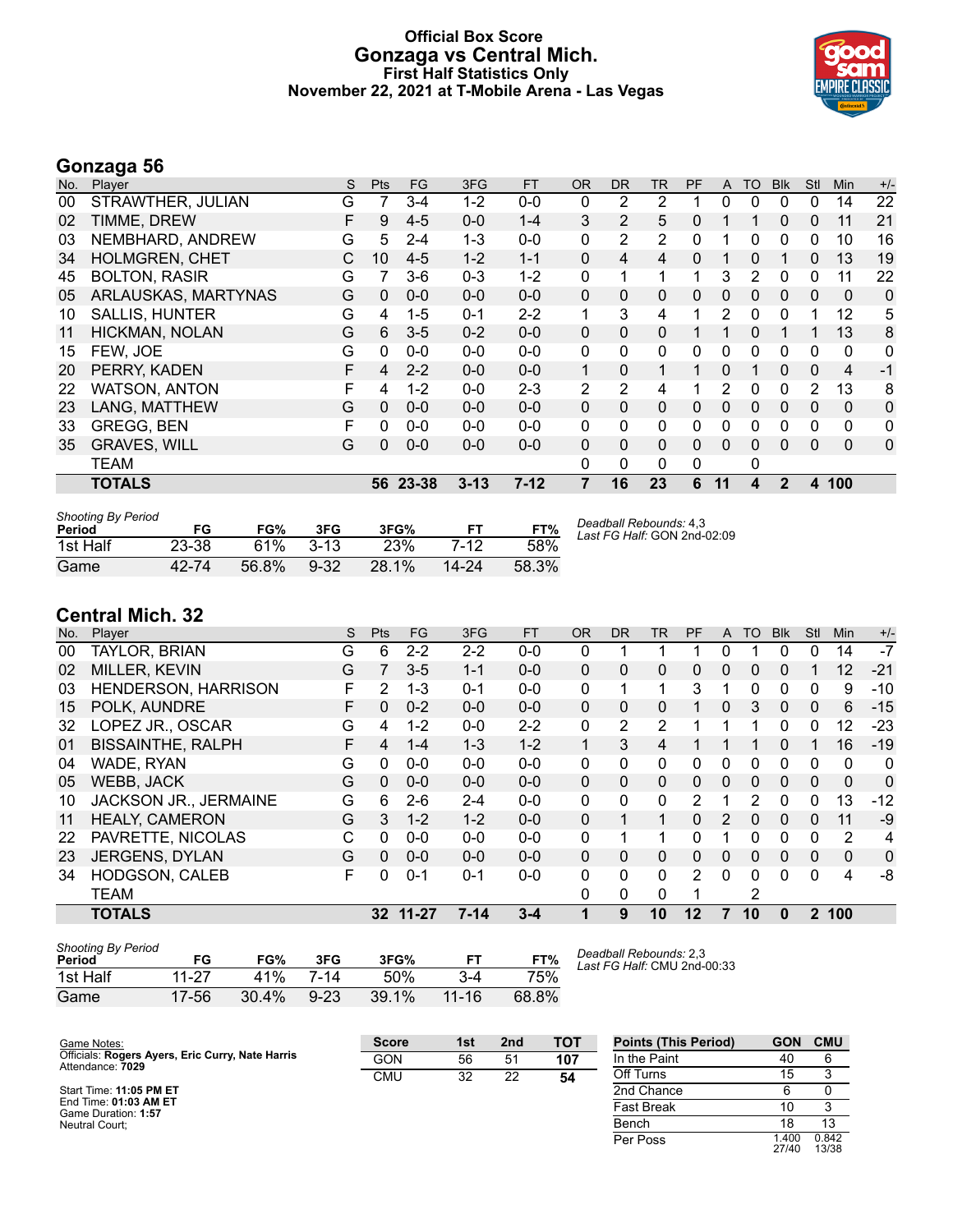#### **Official Play-By-Play Gonzaga vs Central Mich. First Half November 22, 2021 at T-Mobile Arena - Las Vegas**



#### **Period 1**

#### **Starters:**

Gonzaga: 0 STRAWTHER,JULIAN (G); 2 TIMME,DREW (F); 3 NEMBHARD,ANDREW (G); 34 HOLMGREN,CHET (C); 45 BOLTON,RASIR (G);<br>Central Mich.: 0 TAYLOR,BRIAN (G); 2 MILLER,KEVIN (G); 3 HENDERSON,HARRISON (F); 15 POLK,AUNDRE (F); 32 L

| <b>Time</b>    | <b>VISITORS: Gonzaga</b>                                 | <b>Score</b> | <b>Margin</b>        | <b>HOME: Central Mich.</b>                                            |
|----------------|----------------------------------------------------------|--------------|----------------------|-----------------------------------------------------------------------|
| 19:46          | GOOD! LAYUP by HOLMGREN, CHET [PNT]                      | $0 - 2$      | V <sub>2</sub>       |                                                                       |
| 19:46          | ASSIST by BOLTON, RASIR                                  |              |                      |                                                                       |
| 19:36          |                                                          |              |                      | TURNOVER (OUTOFBOUNDS) by TAYLOR, BRIAN                               |
| 19:33          | MISSED 3PTR by BOLTON, RASIR                             |              |                      |                                                                       |
| 19:28          | REBOUND (OFF) by TIMME, DREW                             |              |                      |                                                                       |
| 19:27          | GOOD! LAYUP by TIMME, DREW                               | $0 - 4$      | V <sub>4</sub>       |                                                                       |
| 19:06          |                                                          |              |                      | MISSED JUMPER by POLK, AUNDRE                                         |
| 19:02          | REBOUND (DEF) by NEMBHARD, ANDREW                        |              |                      |                                                                       |
| 18:55          | GOOD! LAYUP by NEMBHARD, ANDREW                          | $0-6$        | V6<br>V <sub>3</sub> |                                                                       |
| 18:33<br>18:33 |                                                          | $3-6$        |                      | GOOD! 3PTR by TAYLOR, BRIAN<br>ASSIST by HENDERSON, HARRISON          |
| 18:25          | GOOD! LAYUP by BOLTON, RASIR [FB]                        | $3 - 8$      | V <sub>5</sub>       |                                                                       |
| 18:25          | ASSIST by NEMBHARD, ANDREW                               |              |                      |                                                                       |
| 17:59          |                                                          |              |                      | TURNOVER (TRAVEL) by POLK, AUNDRE                                     |
| 17:59          |                                                          |              |                      | SUB OUT: POLK, AUNDRE                                                 |
| 17:59          |                                                          |              |                      | SUB IN: BISSAINTHE, RALPH                                             |
| 17:50          | MISSED 3PTR by BOLTON, RASIR                             |              |                      |                                                                       |
| 17:46          |                                                          |              |                      | REBOUND (DEF) by BISSAINTHE, RALPH                                    |
| 17:38          |                                                          |              |                      | MISSED JUMPER by MILLER, KEVIN                                        |
| 17:27          | REBOUND (DEF) by STRAWTHER, JULIAN                       |              |                      |                                                                       |
| 17:22          | GOOD! 3PTR by NEMBHARD, ANDREW                           | $3 - 11$     | V8                   |                                                                       |
| 17:22          | ASSIST by TIMME, DREW                                    |              |                      |                                                                       |
| 17:07          |                                                          |              |                      | MISSED LAYUP by HENDERSON, HARRISON                                   |
| 17:03          | REBOUND (DEF) by HOLMGREN, CHET                          |              |                      |                                                                       |
| 16:51          |                                                          |              |                      | FOUL (PERSONAL) by BISSAINTHE, RALPH                                  |
| 16:49<br>16:47 | MISSED 3PTR by NEMBHARD, ANDREW<br>REBOUND (OFF) by TEAM |              |                      |                                                                       |
| 16:41          | MISSED JUMPER by TIMME, DREW                             |              |                      |                                                                       |
| 16:39          |                                                          |              |                      | REBOUND (DEF) by HENDERSON, HARRISON                                  |
| 16:39          |                                                          |              |                      | FOUL (TECH) by TEAM                                                   |
| 16:39          |                                                          |              |                      | TURNOVER (OFFENSIVE) by TEAM                                          |
| 16:39          | GOOD! FT by BOLTON, RASIR                                | $3 - 12$     | V <sub>9</sub>       |                                                                       |
| 16:39          | MISSED FT by BOLTON, RASIR                               |              |                      |                                                                       |
| 16:35          |                                                          |              |                      | REBOUND (DEF) by TEAM                                                 |
| 16:32          |                                                          |              |                      | MISSED 3PTR by HENDERSON, HARRISON                                    |
| 16:27          | REBOUND (DEF) by BOLTON, RASIR                           |              |                      |                                                                       |
| 16:27          | GOOD! LAYUP by BOLTON, RASIR [FB/PNT]                    | $3 - 14$     | $V$ 11               |                                                                       |
| 16:27          |                                                          |              |                      |                                                                       |
| 16:27          |                                                          |              |                      | SUB OUT: MILLER, KEVIN                                                |
| 16:27          |                                                          |              |                      | SUB OUT: LOPEZ JR., OSCAR<br>SUB IN: JACKSON JR., JERMAINE            |
| 16:27<br>16:27 |                                                          |              |                      | SUB IN: HEALY, CAMERON                                                |
| 16:12          |                                                          |              |                      | MISSED 3PTR by JACKSON JR., JERMAINE                                  |
| 16:06          |                                                          |              |                      | REBOUND (OFF) by BISSAINTHE, RALPH                                    |
| 16:05          |                                                          |              |                      | MISSED 3PTR by JACKSON JR., JERMAINE                                  |
| 16:05          | REBOUND (DEF) by STRAWTHER, JULIAN                       |              |                      |                                                                       |
| 15:48          | GOOD! JUMPER by TIMME, DREW [PNT]                        | $3 - 16$     | V <sub>13</sub>      |                                                                       |
| 15:16          |                                                          | $5 - 16$     | $V$ 11               | GOOD! DUNK by HENDERSON, HARRISON                                     |
| 15:16          |                                                          |              |                      | ASSIST by HEALY, CAMERON                                              |
| 15:04          | TURNOVER (OUTOFBOUNDS) by TIMME, DREW                    |              |                      |                                                                       |
| 14:40          |                                                          |              |                      | MISSED 3PTR by BISSAINTHE, RALPH                                      |
| 14:36          | REBOUND (DEF) by NEMBHARD, ANDREW                        |              |                      |                                                                       |
| 14:27          | TURNOVER (BADPASS) by BOLTON, RASIR                      |              |                      |                                                                       |
| 14:27          |                                                          |              |                      | STEAL by BISSAINTHE, RALPH                                            |
| 14:20<br>14:20 |                                                          | $8 - 16$     | V8                   | GOOD! 3PTR by HEALY, CAMERON                                          |
| 14:08          |                                                          |              |                      | ASSIST by BISSAINTHE, RALPH<br>FOUL (PERSONAL) by HENDERSON, HARRISON |
| 14:08          | MISSED FT by TIMME, DREW                                 |              |                      |                                                                       |
| 14:08          |                                                          |              |                      | SUB OUT: TAYLOR, BRIAN                                                |
| 14:08          |                                                          |              |                      | SUB OUT: HENDERSON, HARRISON                                          |
| 14:08          |                                                          |              |                      | SUB IN: LOPEZ JR., OSCAR                                              |
| 14:08          |                                                          |              |                      | SUB IN: HODGSON, CALEB                                                |
| 14:08          | SUB OUT: TIMME, DREW                                     |              |                      |                                                                       |
| 14:08          | SUB OUT: BOLTON, RASIR                                   |              |                      |                                                                       |
| 14:08          | SUB IN: HICKMAN, NOLAN                                   |              |                      |                                                                       |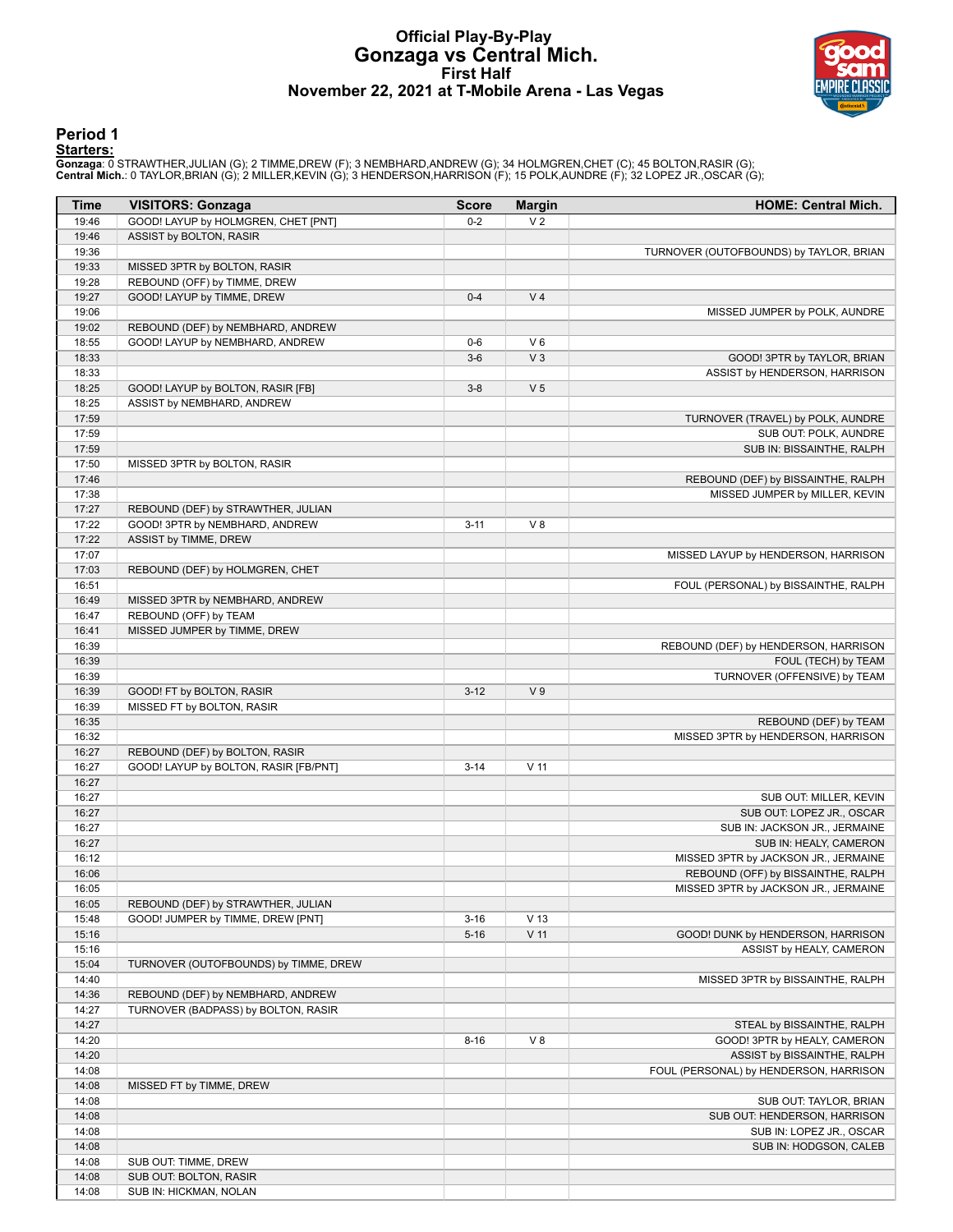| Time           | <b>VISITORS: Gonzaga</b>                                          | <b>Score</b> | <b>Margin</b>   | <b>HOME: Central Mich.</b>               |
|----------------|-------------------------------------------------------------------|--------------|-----------------|------------------------------------------|
| 14:08          | SUB IN: WATSON, ANTON                                             |              |                 |                                          |
| 14:08          | SUB OUT: STRAWTHER, JULIAN                                        |              |                 |                                          |
| 14:08<br>14:08 | SUB IN: TIMME, DREW<br>FOUL (PERSONAL) by WATSON, ANTON           |              |                 |                                          |
| 14:08          |                                                                   | $9 - 16$     | V <sub>7</sub>  | GOOD! FT by BISSAINTHE, RALPH [FB]       |
| 14:08          |                                                                   |              |                 | MISSED FT by BISSAINTHE, RALPH           |
| 14:08          | REBOUND (DEF) by TIMME, DREW                                      |              |                 |                                          |
| 14:08          | SUB OUT: TIMME, DREW                                              |              |                 |                                          |
| 14:08          | SUB IN: STRAWTHER, JULIAN                                         |              |                 |                                          |
| 14:08          | GOOD! 3PTR by HOLMGREN, CHET                                      | $9 - 19$     | $V$ 10          |                                          |
| 14:08          |                                                                   |              |                 | MISSED LAYUP by LOPEZ JR., OSCAR         |
| 14:08<br>14:08 | REBOUND (DEF) by HOLMGREN, CHET<br>REBOUND (OFF) by TEAM          |              |                 |                                          |
| 14:08          | GOOD! FT by TIMME, DREW                                           | $9 - 20$     | $V$ 11          |                                          |
| 14:07          |                                                                   |              |                 | FOUL (PERSONAL) by HODGSON, CALEB        |
| 13:57          |                                                                   |              |                 | SUB OUT: HODGSON, CALEB                  |
| 13:57          |                                                                   |              |                 | SUB IN: POLK, AUNDRE                     |
| 13:50          | SUB OUT: STRAWTHER, JULIAN                                        |              |                 |                                          |
| 13:50          | SUB IN: SALLIS, HUNTER                                            |              |                 |                                          |
| 13:42<br>13:42 | MISSED 3PTR by NEMBHARD, ANDREW<br>REBOUND (OFF) by WATSON, ANTON |              |                 |                                          |
| 13:42          | MISSED 3PTR by HOLMGREN, CHET                                     |              |                 |                                          |
| 13:42          |                                                                   |              |                 | REBOUND (DEF) by LOPEZ JR., OSCAR        |
| 13:05          |                                                                   | 12-20        | V8              | GOOD! 3PTR by JACKSON JR., JERMAINE      |
| 13:05          |                                                                   |              |                 | ASSIST by LOPEZ JR., OSCAR               |
| 12:37          | GOOD! LAYUP by WATSON, ANTON [PNT]                                | 12-22        | $V$ 10          |                                          |
| 12:37          | ASSIST by HOLMGREN, CHET                                          |              |                 |                                          |
| 12:36<br>12:36 |                                                                   | $12 - 23$    | $V$ 11          | FOUL (PERSONAL) by LOPEZ JR., OSCAR      |
| 12:36          | GOOD! FT by WATSON, ANTON                                         |              |                 | SUB OUT: BISSAINTHE, RALPH               |
| 12:36          |                                                                   |              |                 | SUB OUT: POLK, AUNDRE                    |
| 12:36          |                                                                   |              |                 | SUB OUT: LOPEZ JR., OSCAR                |
| 12:36          |                                                                   |              |                 | SUB IN: TAYLOR, BRIAN                    |
| 12:36          |                                                                   |              |                 | SUB IN: MILLER, KEVIN                    |
| 12:36          |                                                                   |              |                 | SUB IN: HENDERSON, HARRISON              |
| 11:55          |                                                                   | 15-23        | V8              | GOOD! 3PTR by JACKSON JR., JERMAINE      |
| 11:41<br>11:41 |                                                                   |              |                 | FOUL (PERSONAL) by HENDERSON, HARRISON   |
| 11:41          |                                                                   |              |                 | SUB OUT: HENDERSON, HARRISON             |
| 11:41          |                                                                   |              |                 | SUB IN: HODGSON, CALEB                   |
| 11:41          | SUB OUT: NEMBHARD, ANDREW                                         |              |                 |                                          |
| 11:41          | SUB OUT: HOLMGREN, CHET                                           |              |                 |                                          |
| 11:41          | SUB IN: TIMME, DREW                                               |              |                 |                                          |
| 11:41          | SUB IN: BOLTON, RASIR                                             |              |                 |                                          |
| 11:34<br>11:21 | GOOD! JUMPER by BOLTON, RASIR [PNT]                               | $15 - 25$    | $V$ 10          | MISSED 3PTR by HEALY, CAMERON            |
| 11:15          | REBOUND (DEF) by SALLIS, HUNTER                                   |              |                 |                                          |
| 11:13          | MISSED 3PTR by HICKMAN, NOLAN                                     |              |                 |                                          |
| 11:09          |                                                                   |              |                 | REBOUND (DEF) by TAYLOR, BRIAN           |
| 11:06          |                                                                   | 17-25        | V8              | GOOD! JUMPER by MILLER, KEVIN [FB]       |
| 11:00          |                                                                   |              |                 | SUB OUT: TAYLOR, BRIAN                   |
| 11:00          |                                                                   |              |                 | SUB IN: BISSAINTHE, RALPH                |
| 10:44          | MISSED LAYUP by SALLIS, HUNTER                                    |              |                 |                                          |
| 10:41<br>10:40 | REBOUND (OFF) by SALLIS, HUNTER<br>MISSED LAYUP by SALLIS, HUNTER |              |                 |                                          |
| 10:37          | REBOUND (OFF) by TIMME, DREW                                      |              |                 |                                          |
| 10:35          | MISSED 3PTR by BOLTON, RASIR                                      |              |                 |                                          |
| 10:33          | REBOUND (OFF) by TIMME, DREW                                      |              |                 |                                          |
| 10:33          |                                                                   |              |                 | FOUL (PERSONAL) by JACKSON JR., JERMAINE |
| 10:33          | MISSED FT by TIMME, DREW                                          |              |                 |                                          |
| 10:33          |                                                                   |              |                 | REBOUND (DEF) by BISSAINTHE, RALPH       |
| 10:28<br>10:23 | REBOUND (DEF) by SALLIS, HUNTER                                   |              |                 | MISSED 3PTR by HODGSON, CALEB            |
| 10:19          | GOOD! LAYUP by TIMME, DREW                                        | $17 - 27$    | $V$ 10          |                                          |
| 10:19          | ASSIST by SALLIS, HUNTER                                          |              |                 |                                          |
| 10:19          |                                                                   |              |                 | FOUL (PERSONAL) by HODGSON, CALEB        |
| 10:19          |                                                                   |              |                 | SUB OUT: HODGSON, CALEB                  |
| 10:19          |                                                                   |              |                 | SUB IN: POLK, AUNDRE                     |
| 10:19          | MISSED FT by TIMME, DREW                                          |              |                 |                                          |
| 10:19          |                                                                   |              |                 | REBOUND (DEF) by BISSAINTHE, RALPH       |
| 10:09<br>10:09 | STEAL by SALLIS, HUNTER                                           |              |                 | TURNOVER (LOSTBALL) by POLK, AUNDRE      |
| 10:04          | GOOD! DUNK by SALLIS, HUNTER                                      | 17-29        | V <sub>12</sub> |                                          |
| 09:58          |                                                                   |              |                 | TIMEOUT 30SEC                            |
| 09:58          |                                                                   |              |                 | SUB OUT: HEALY, CAMERON                  |
| 09:58          |                                                                   |              |                 | SUB OUT: POLK, AUNDRE                    |
|                |                                                                   |              |                 |                                          |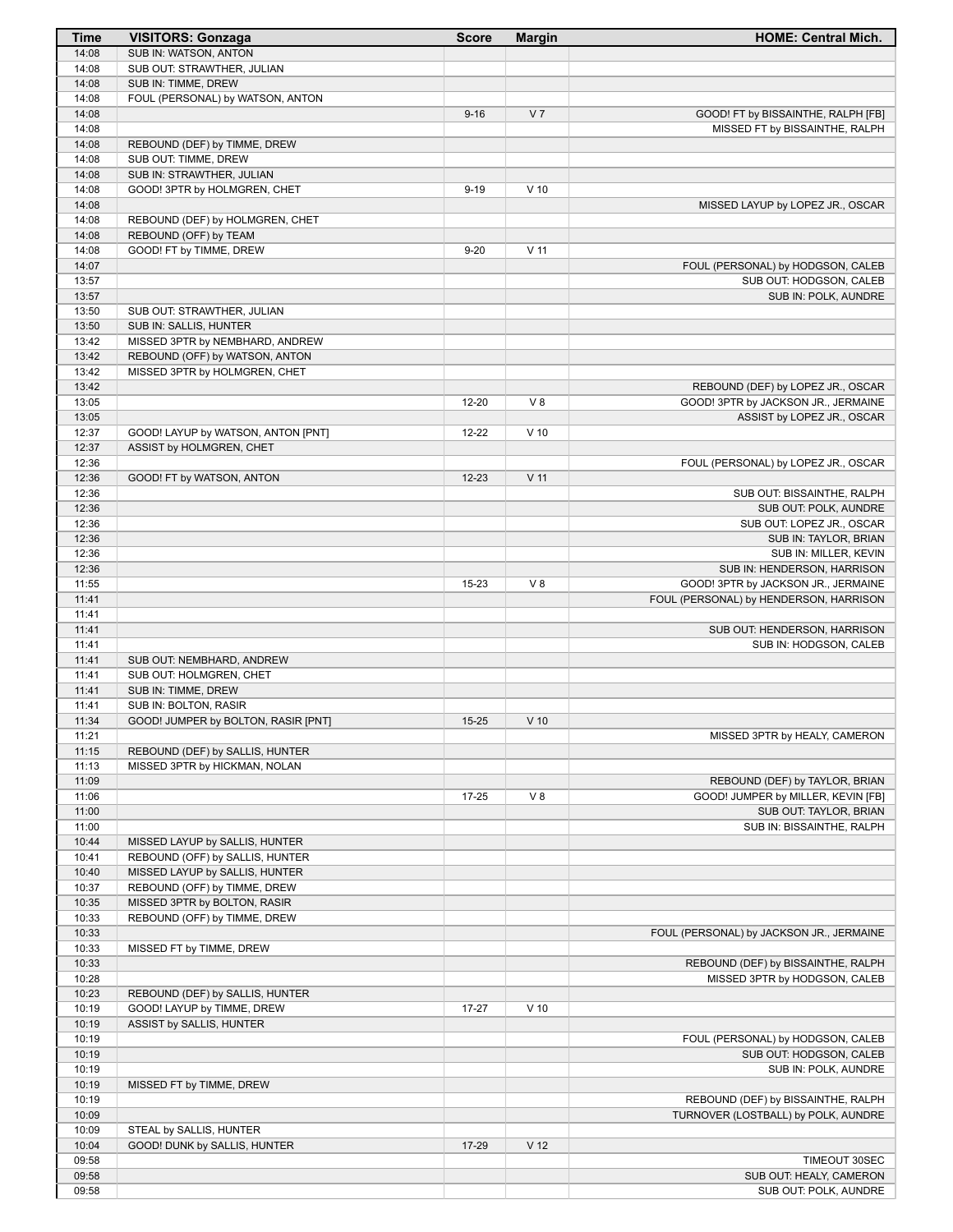| Time           | <b>VISITORS: Gonzaga</b>                                   | <b>Score</b> | <b>Margin</b>   | <b>HOME: Central Mich.</b>                   |
|----------------|------------------------------------------------------------|--------------|-----------------|----------------------------------------------|
| 09:58          |                                                            |              |                 | SUB IN: HENDERSON, HARRISON                  |
| 09:58          |                                                            |              |                 | SUB IN: LOPEZ JR., OSCAR                     |
| 09:47          |                                                            |              |                 | TURNOVER (BADPASS) by LOPEZ JR., OSCAR       |
| 09:37          | MISSED 3PTR by SALLIS, HUNTER                              |              |                 |                                              |
| 09:32          |                                                            |              |                 | REBOUND (DEF) by LOPEZ JR., OSCAR            |
| 09:10          | FOUL (PERSONAL) by HICKMAN, NOLAN                          |              |                 |                                              |
| 09:08          | FOUL (PERSONAL) by SALLIS, HUNTER                          |              |                 |                                              |
| 08:56          | FOUL (PERSONAL) by BOLTON, RASIR                           |              |                 |                                              |
| 08:47          |                                                            |              |                 | TURNOVER (LOSTBALL) by JACKSON JR., JERMAINE |
| 08:47          | STEAL by HICKMAN, NOLAN                                    |              |                 |                                              |
| 08:42          | GOOD! DUNK by TIMME, DREW [FB]                             | $17-31$      | V <sub>14</sub> |                                              |
| 08:42          | ASSIST by SALLIS, HUNTER                                   |              |                 |                                              |
| 08:25          |                                                            |              |                 | MISSED LAYUP by JACKSON JR., JERMAINE        |
| 08:25          | BLOCK by HICKMAN, NOLAN                                    |              |                 |                                              |
| 08:18          | REBOUND (DEF) by WATSON, ANTON                             |              |                 |                                              |
| 08:18          | TURNOVER (LOSTBALL) by BOLTON, RASIR                       |              |                 |                                              |
| 08:09          |                                                            |              |                 | MISSED LAYUP by BISSAINTHE, RALPH            |
| 08:09          | BLOCK by HOLMGREN, CHET                                    |              |                 |                                              |
| 08:01          | REBOUND (DEF) by HOLMGREN, CHET<br>SUB OUT: SALLIS, HUNTER |              |                 |                                              |
| 08:00<br>08:00 | SUB OUT: HICKMAN, NOLAN                                    |              |                 |                                              |
| 08:00          | SUB OUT: WATSON, ANTON                                     |              |                 |                                              |
| 08:00          | SUB IN: STRAWTHER, JULIAN                                  |              |                 |                                              |
| 08:00          | SUB IN: NEMBHARD, ANDREW                                   |              |                 |                                              |
| 08:00          | SUB IN: HOLMGREN, CHET                                     |              |                 |                                              |
| 08:00          | GOOD! LAYUP by HOLMGREN, CHET                              | 17-33        | V <sub>16</sub> |                                              |
| 08:00          |                                                            |              |                 | FOUL (PERSONAL) by HENDERSON, HARRISON       |
| 08:00          | GOOD! FT by HOLMGREN, CHET                                 | 17-34        | V 17            |                                              |
| 07:58          |                                                            |              |                 | MISSED 3PTR by BISSAINTHE, RALPH             |
| 07:58          | REBOUND (DEF) by HOLMGREN, CHET                            |              |                 |                                              |
| 07:58          |                                                            |              |                 |                                              |
| 07:58          |                                                            |              |                 | SUB OUT: HENDERSON, HARRISON                 |
| 07:58          |                                                            |              |                 | SUB OUT: JACKSON JR., JERMAINE               |
| 07:58          |                                                            |              |                 | SUB IN: HEALY, CAMERON                       |
| 07:58          |                                                            |              |                 | SUB IN: POLK, AUNDRE                         |
| 07:37          | GOOD! 3PTR by STRAWTHER, JULIAN                            | 17-37        | V <sub>20</sub> |                                              |
| 07:37          | ASSIST by BOLTON, RASIR                                    |              |                 |                                              |
| 07:17          |                                                            |              |                 | MISSED JUMPER by POLK, AUNDRE                |
| 07:11          | REBOUND (DEF) by TIMME, DREW                               |              |                 |                                              |
| 07:00          | GOOD! DUNK by HOLMGREN, CHET                               | 17-39        | V <sub>22</sub> |                                              |
| 07:00          | ASSIST by BOLTON, RASIR                                    |              |                 |                                              |
| 06:52          |                                                            |              |                 | FOUL (OFF) by POLK, AUNDRE                   |
| 06:52          |                                                            |              |                 | TURNOVER (OFFENSIVE) by POLK, AUNDRE         |
| 06:52          |                                                            |              |                 | SUB OUT: BISSAINTHE, RALPH                   |
| 06:52          |                                                            |              |                 | SUB OUT: LOPEZ JR., OSCAR                    |
| 06:52          |                                                            |              |                 | SUB IN: TAYLOR, BRIAN                        |
| 06:52          |                                                            |              |                 | SUB IN: JACKSON JR., JERMAINE                |
| 06:52          | SUB OUT: TIMME, DREW                                       |              |                 |                                              |
| 06:52          | SUB OUT: NEMBHARD, ANDREW                                  |              |                 |                                              |
| 06:52          | SUB OUT: BOLTON, RASIR                                     |              |                 |                                              |
| 06:52          | SUB IN: SALLIS, HUNTER                                     |              |                 |                                              |
| 06:52          | SUB IN: HICKMAN, NOLAN                                     |              |                 |                                              |
| 06:52          | SUB IN: WATSON, ANTON                                      |              |                 |                                              |
| 06:41          | GOOD! LAYUP by HICKMAN, NOLAN                              | $17 - 41$    | V <sub>24</sub> |                                              |
| 06:27          |                                                            |              |                 | MISSED JUMPER by MILLER, KEVIN               |
| 06:22          | REBOUND (DEF) by WATSON, ANTON                             |              |                 |                                              |
| 06:15          |                                                            |              |                 | FOUL (PERSONAL) by TAYLOR, BRIAN             |
| 06:15          | GOOD! FT by WATSON, ANTON                                  | 17-42        | V <sub>25</sub> |                                              |
| 06:15          |                                                            |              |                 | SUB OUT: MILLER, KEVIN                       |
| 06:15          |                                                            |              |                 | SUB IN: BISSAINTHE, RALPH                    |
| 06:15          | MISSED FT by WATSON, ANTON                                 |              |                 |                                              |
| 06:15          |                                                            |              |                 | REBOUND (DEF) by HEALY, CAMERON              |
| 05:59          |                                                            | $20 - 42$    | V <sub>22</sub> | GOOD! 3PTR by TAYLOR, BRIAN                  |
| 05:59          |                                                            |              | V <sub>24</sub> | ASSIST by HEALY, CAMERON                     |
| 05:43<br>05:22 | GOOD! JUMPER by HICKMAN, NOLAN [PNT]                       | 20-44        |                 |                                              |
| 05:18          | REBOUND (DEF) by SALLIS, HUNTER                            |              |                 | MISSED JUMPER by JACKSON JR., JERMAINE       |
| 05:16          |                                                            |              |                 | FOUL (PERSONAL) by JACKSON JR., JERMAINE     |
| 05:16          | GOOD! FT by SALLIS, HUNTER [FB]                            | $20 - 45$    | V <sub>25</sub> |                                              |
| 05:16          |                                                            |              |                 | SUB OUT: POLK, AUNDRE                        |
| 05:16          |                                                            |              |                 | SUB IN: HODGSON, CALEB                       |
| 05:16          | GOOD! FT by SALLIS, HUNTER [FB]                            | 20-46        | V <sub>26</sub> |                                              |
| 04:43          |                                                            |              |                 | TURNOVER (SHOTCLOCK) by TEAM                 |
| 04:26          | MISSED 3PTR by HICKMAN, NOLAN                              |              |                 |                                              |
| 04:21          | REBOUND (OFF) by WATSON, ANTON                             |              |                 |                                              |
| 04:17          | GOOD! LAYUP by STRAWTHER, JULIAN                           | 20-48        | V <sub>28</sub> |                                              |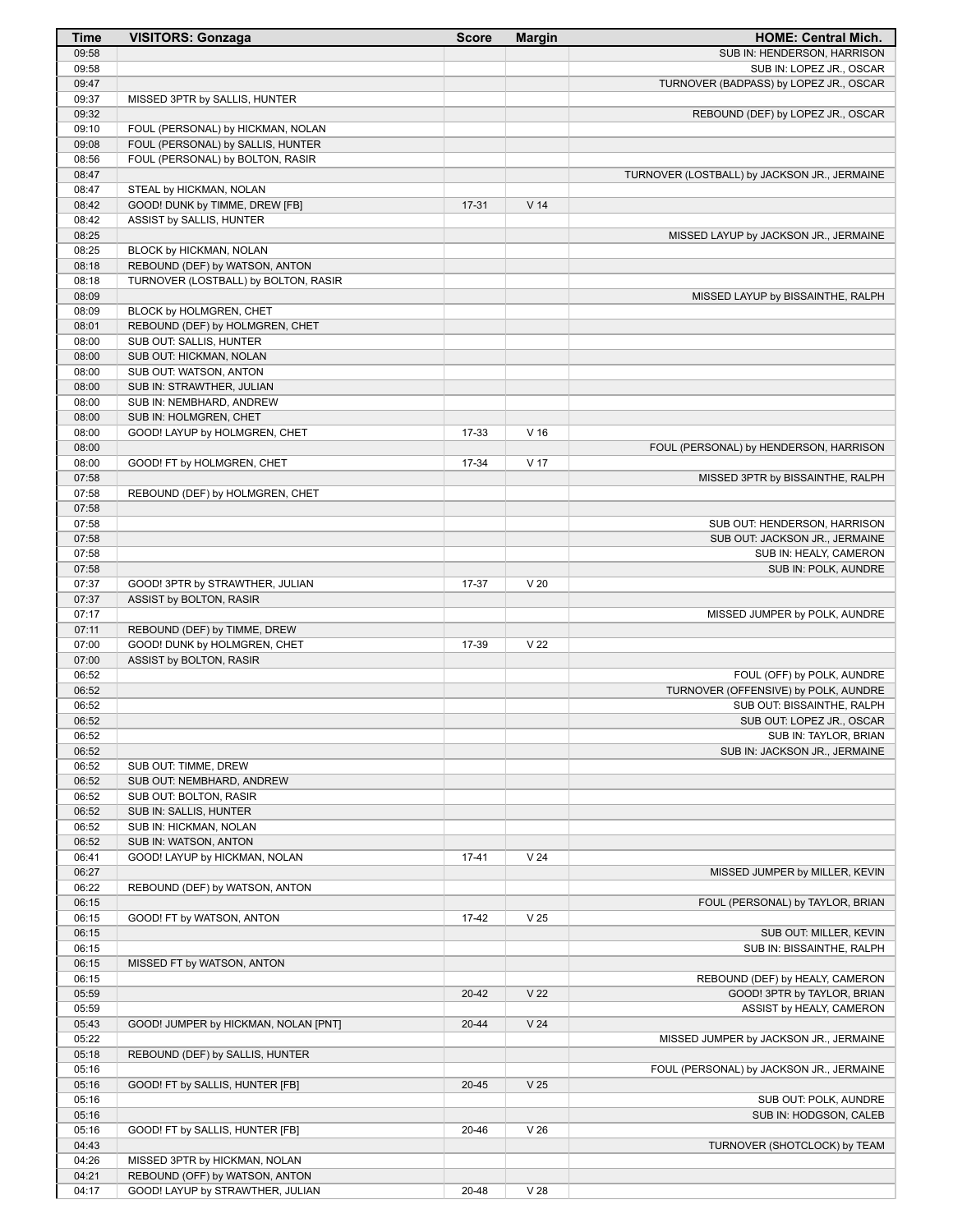| <b>Time</b> | <b>VISITORS: Gonzaga</b>                  | <b>Score</b> | <b>Margin</b>   | <b>HOME: Central Mich.</b>                  |
|-------------|-------------------------------------------|--------------|-----------------|---------------------------------------------|
| 04:17       | ASSIST by WATSON, ANTON                   |              |                 |                                             |
| 04:01       |                                           | 23-48        | V <sub>25</sub> | GOOD! 3PTR by BISSAINTHE, RALPH             |
| 04:01       |                                           |              |                 | ASSIST by JACKSON JR., JERMAINE             |
| 03:41       | MISSED 3PTR by STRAWTHER, JULIAN          |              |                 |                                             |
| 03:36       |                                           |              |                 | REBOUND (DEF) by TEAM                       |
| 03:36       |                                           |              |                 |                                             |
| 03:36       |                                           |              |                 | SUB OUT: HEALY, CAMERON                     |
| 03:36       |                                           |              |                 | SUB IN: LOPEZ JR., OSCAR                    |
| 03:36       | SUB OUT: HOLMGREN, CHET                   |              |                 |                                             |
| 03:36       | SUB IN: PERRY, KADEN                      |              |                 |                                             |
| 03:18       |                                           |              |                 | TURNOVER (BADPASS) by JACKSON JR., JERMAINE |
| 03:18       | STEAL by WATSON, ANTON                    |              |                 |                                             |
| 03:09       | GOOD! LAYUP by PERRY, KADEN [PNT]         | 23-50        | V <sub>27</sub> |                                             |
| 03:09       | ASSIST by WATSON, ANTON                   |              |                 |                                             |
| 02:55       |                                           |              |                 | TURNOVER (BADPASS) by BISSAINTHE, RALPH     |
| 02:55       | STEAL by WATSON, ANTON                    |              |                 |                                             |
| 02:49       | MISSED LAYUP by SALLIS, HUNTER            |              |                 |                                             |
| 02:38       | REBOUND (OFF) by PERRY, KADEN             |              |                 |                                             |
| 02:38       | GOOD! LAYUP by PERRY, KADEN               | 23-52        | V <sub>29</sub> |                                             |
| 02:22       | FOUL (PERSONAL) by PERRY, KADEN           |              |                 |                                             |
| 02:22       |                                           | 24-52        | V <sub>28</sub> | GOOD! FT by LOPEZ JR., OSCAR                |
| 02:22       |                                           |              |                 | SUB OUT: JACKSON JR., JERMAINE              |
| 02:22       |                                           |              |                 | SUB OUT: HODGSON, CALEB                     |
| 02:22       |                                           |              |                 | SUB IN: MILLER, KEVIN                       |
| 02:22       |                                           |              |                 | SUB IN: PAVRETTE, NICOLAS                   |
| 02:22       |                                           | $25 - 52$    | V <sub>27</sub> | GOOD! FT by LOPEZ JR., OSCAR                |
| 02:00       | MISSED LAYUP by WATSON, ANTON             |              |                 |                                             |
| 01:56       |                                           |              |                 | REBOUND (DEF) by PAVRETTE, NICOLAS          |
| 01:41       |                                           | $27 - 52$    | V <sub>25</sub> | GOOD! LAYUP by LOPEZ JR., OSCAR             |
| 01:27       | GOOD! JUMPER by HICKMAN, NOLAN            | 27-54        | V <sub>27</sub> |                                             |
| 01:13       |                                           | 29-54        | V <sub>25</sub> | GOOD! JUMPER by MILLER, KEVIN [PNT]         |
| 01:05       | GOOD! LAYUP by STRAWTHER, JULIAN [FB/PNT] | 29-56        | V <sub>27</sub> |                                             |
| 01:05       | ASSIST by HICKMAN, NOLAN                  |              |                 |                                             |
| 00:50       |                                           | 32-56        | V <sub>24</sub> | GOOD! 3PTR by MILLER, KEVIN                 |
| 00:50       |                                           |              |                 | ASSIST by PAVRETTE, NICOLAS                 |
| 00:26       | TURNOVER (LOSTBALL) by PERRY, KADEN       |              |                 |                                             |
| 00:26       |                                           |              |                 | STEAL by MILLER, KEVIN                      |
| 00:06       | FOUL (PERSONAL) by STRAWTHER, JULIAN      |              |                 |                                             |

#### **Gonzaga 56, Central Mich. 32**

| <b>Points (This Period)</b> | <b>GON</b>     | <b>CMU</b>     |
|-----------------------------|----------------|----------------|
| In the Paint                | 40             | 6              |
| Off Turns                   | 15             |                |
| 2nd Chance                  |                |                |
| <b>Fast Break</b>           | 10             |                |
| Bench                       | 18             | 13             |
| Per Poss                    | 1.400<br>27/40 | 0.842<br>13/38 |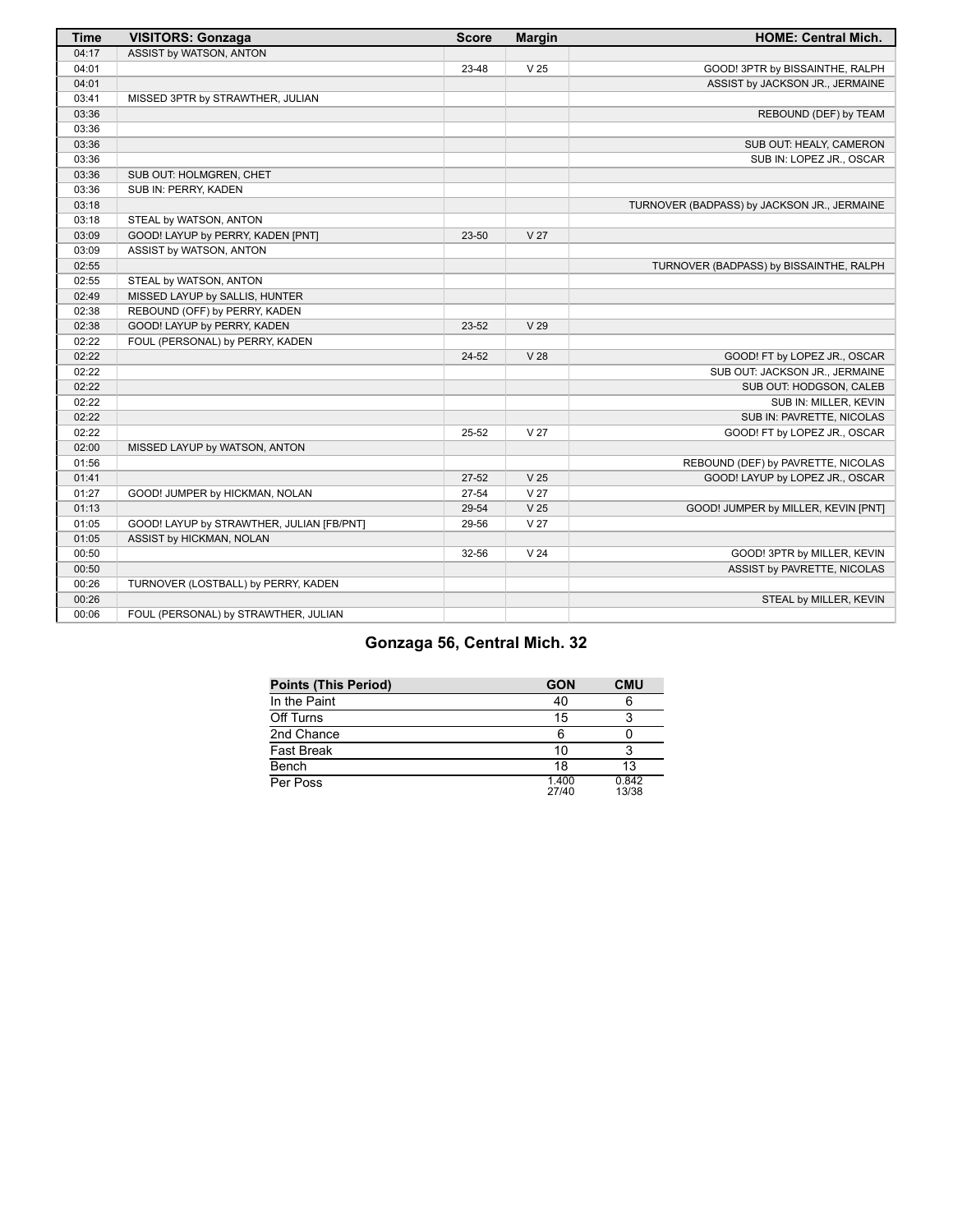#### **Official Box Score Gonzaga vs Central Mich. Second Half Statistics Only November 22, 2021 at T-Mobile Arena - Las Vegas**



#### **Gonzaga 51**

| No. | Player                | S | <b>Pts</b> | <b>FG</b> | 3FG      | <b>FT</b> | <b>OR</b>    | <b>DR</b>    | <b>TR</b>      | PF       | $\mathsf{A}$ | <b>TO</b>    | <b>Blk</b> | Stl          | <b>Min</b>     | $+/-$ |
|-----|-----------------------|---|------------|-----------|----------|-----------|--------------|--------------|----------------|----------|--------------|--------------|------------|--------------|----------------|-------|
| 00  | STRAWTHER, JULIAN     | G | 8          | $3-5$     | $2 - 3$  | $0-0$     | 0            |              |                | 2        | 0            | 2            | $\Omega$   | 0            | 11             | 8     |
| 02  | TIMME, DREW           | F | 2          | $1 - 1$   | $0 - 0$  | $0-0$     | $\Omega$     | 2            | 2              | $\Omega$ | 0            | $\mathbf{0}$ | $\Omega$   | 1            | 4              | 6     |
| 03  | NEMBHARD, ANDREW      | G | 0          | $0 - 0$   | $0 - 0$  | $0 - 0$   | 0            | $\mathbf{0}$ | $\mathbf{0}$   | 3        | 1            | 1            | 0          | 1            | 5              | 8     |
| 34  | <b>HOLMGREN, CHET</b> | C | 9          | $3 - 4$   | $1 - 2$  | $2 - 2$   | 0            | 1            | 1              | $\Omega$ |              | $\Omega$     | 2          | 0            | $\overline{7}$ | 16    |
| 45  | <b>BOLTON, RASIR</b>  | G | 4          | $1 - 2$   | $1 - 2$  | $1 - 1$   | 0            | 2            | 2              |          |              | $\Omega$     | 0          | 0            | 6              | 14    |
| 05  | ARLAUSKAS, MARTYNAS   | G |            | $0 - 0$   | $0 - 0$  | $1 - 2$   | 0            | 0            | $\mathbf{0}$   | 0        | 0            | 0            | 0          | 0            | 5              | 12    |
| 10  | <b>SALLIS, HUNTER</b> | G | 4          | $2 - 4$   | $0 - 2$  | $0-0$     | 0            | 3            | 3              |          |              |              | 0          | 1            | 14             | 21    |
| 11  | HICKMAN, NOLAN        | G | 10         | $4-6$     | $1 - 2$  | $1 - 1$   | $\Omega$     | 1            | 1              | $\Omega$ | 0            | $\Omega$     | $\Omega$   | 1            | 13             | 22    |
| 15  | FEW, JOE              | G | 0          | $0 - 2$   | $0 - 2$  | $0 - 0$   | 1            | 1            | 2              |          | 0            | 0            | 0          | 0            | 3              | 1     |
| 20  | PERRY, KADEN          | F | 2          | $1 - 1$   | $0 - 0$  | $0 - 2$   | $\mathbf{1}$ | 2            | 3              | $\Omega$ | 0            |              | $\Omega$   | $\Omega$     | 9              | 4     |
| 22  | <b>WATSON, ANTON</b>  | F | 3          | $1 - 1$   | $0-0$    | $1 - 2$   |              | 1            | $\overline{2}$ | 0        |              |              |            | 0            | 6              | 8     |
| 23  | LANG, MATTHEW         | G | 5          | $2 - 3$   | $1 - 2$  | $0 - 0$   | 2            | 2            | 4              | $\Omega$ | 0            | 0            | $\Omega$   | $\mathbf{0}$ | 5              | 12    |
| 33  | <b>GREGG, BEN</b>     | F | 3          | $1 - 5$   | $0 - 2$  | $1 - 2$   | 4            | 2            | 6              |          | 0            | 0            |            | 0            | 9              | 12    |
| 35  | <b>GRAVES, WILL</b>   | G | $\Omega$   | $0 - 2$   | $0 - 2$  | $0 - 0$   | $\Omega$     | $\Omega$     | $\Omega$       | $\Omega$ | $\Omega$     | $\Omega$     | $\Omega$   | $\Omega$     | 3              | 1     |
|     | TEAM                  |   |            |           |          |           | 0            | 1            | 1              | 0        |              | 0            |            |              |                |       |
|     | <b>TOTALS</b>         |   | 51         | 19-36     | $6 - 19$ | $7-12$    | 9            | 19           | 28             | 9        | 5            | 6            | 4          | 4            | 100            |       |

| <b>Shooting By Period</b><br>Period | FG    | FG%   | 3FG      | 3FG%  |         | FT%   | Deadball Rebounds: 4,3<br>Last FG Half: GON - |
|-------------------------------------|-------|-------|----------|-------|---------|-------|-----------------------------------------------|
| 2nd Half                            | 19-36 | .53%  | 6-19     | 32%   | 7-12    | 58%   |                                               |
| Game                                | 42-74 | 56.8% | $9 - 32$ | 28.1% | $14-24$ | 58.3% |                                               |

#### **Central Mich. 22**

| No. | Player                   | S | <b>Pts</b>      | FG       | 3FG     | <b>FT</b> | <b>OR</b>    | <b>DR</b> | TR             | PF            | A            | TO       | <b>Blk</b>   | Stl      | Min | $+/-$          |
|-----|--------------------------|---|-----------------|----------|---------|-----------|--------------|-----------|----------------|---------------|--------------|----------|--------------|----------|-----|----------------|
| 00  | TAYLOR, BRIAN            | G | 0               | $0 - 2$  | $0 - 0$ | $0 - 0$   | 1            | 0         |                |               | 0            |          | 0            | 0        | 9   | $-15$          |
| 02  | MILLER, KEVIN            | G | $\mathcal{P}$   | $1 - 3$  | $0 - 1$ | $0 - 0$   | $\Omega$     |           |                | 0             |              |          | 0            | 0        | 8   | $-18$          |
| 03  | HENDERSON, HARRISON      | F | 9               | $2 - 7$  | $1 - 3$ | $4 - 8$   | 2            | 0         | $\overline{2}$ |               | 0            | 0        | 0            | 0        | 11  | $-13$          |
| 15  | POLK, AUNDRE             | F | 0               | $0 - 0$  | $0 - 0$ | $0 - 0$   | $\Omega$     | 0         | 0              | $\mathcal{P}$ | $\mathbf{0}$ | 2        | $\Omega$     | 0        | 5   | -8             |
| 32  | LOPEZ JR., OSCAR         | G | 2               | $0 - 2$  | $0 - 0$ | $2 - 2$   | 0            | 3         | 3              | 2             | 1            | 1        | 0            |          | 16  | -28            |
| 01  | <b>BISSAINTHE, RALPH</b> | F | $\mathcal{P}$   | $0 - 3$  | $0 - 1$ | $2 - 2$   | $\mathbf{0}$ | 2         | $\overline{2}$ |               | 0            | 0        | $\Omega$     |          | 9   | $-12$          |
| 04  | WADE, RYAN               | G | 0               | $0 - 0$  | $0 - 0$ | $0 - 0$   | $\mathbf{0}$ | 1         | 1              | 0             | 0            | 0        | 0            | $\Omega$ | 3   | $-1$           |
| 05  | <b>WEBB, JACK</b>        | G | 0               | $0 - 1$  | $0 - 1$ | $0 - 0$   | $\Omega$     | 0         | $\mathbf{0}$   | 0             | $\Omega$     | 1        | 0            | $\Omega$ | 7   | $-3$           |
| 10  | JACKSON JR., JERMAINE    | G | 2               | $1 - 4$  | $0 - 1$ | $0 - 0$   | $\Omega$     | 1         | 1              |               | $\Omega$     | 0        | 0            |          | 10  | $-18$          |
| 11  | <b>HEALY, CAMERON</b>    | G | 3               | $1 - 4$  | $1 - 2$ | $0 - 0$   | $\mathbf{0}$ |           | 1.             | 3             |              | 0        | $\Omega$     |          | 12  | $-10$          |
| 22  | PAVRETTE, NICOLAS        | С | $\Omega$        | $0 - 2$  | $0 - 0$ | $0 - 0$   | $\mathbf{0}$ |           | 1.             | 0             | 0            | 0        | 0            | 0        |     | $-16$          |
| 23  | <b>JERGENS, DYLAN</b>    | G | $\mathcal{P}$   | $1 - 1$  | $0 - 0$ | $0 - 0$   | $\Omega$     | 0         | $\mathbf{0}$   | 0             | $\mathbf{0}$ | $\Omega$ | 0            | 0        | 2   | $\overline{2}$ |
| 34  | HODGSON, CALEB           | F | 0               | $0-0$    | $0 - 0$ | $0 - 0$   | 0            | 0         | $\Omega$       | 0             | $\Omega$     | 0        | 0            | $\Omega$ | 1   | $\mathbf{0}$   |
|     | <b>TEAM</b>              |   |                 |          |         |           | 0            | 0         | 0              | 0             |              |          |              |          |     |                |
|     | <b>TOTALS</b>            |   | 22 <sub>2</sub> | $6 - 29$ | $2 - 9$ | $8 - 12$  | 3            | 10        | 13             | 11            | 3            | 7        | $\mathbf{0}$ | 4        | 100 |                |
|     |                          |   |                 |          |         |           |              |           |                |               |              |          |              |          |     |                |

| <b>Shooting By Period</b><br>Period | FG       | FG%   | 3FG      | 3FG%  |           | FT%   |
|-------------------------------------|----------|-------|----------|-------|-----------|-------|
| 2nd Half                            | $6 - 29$ | 21%   | $2-9$    | 22%   | 8-12      | 67%   |
| Game                                | 17-56    | 30.4% | $9 - 23$ | 39.1% | $11 - 16$ | 68.8% |

*Deadball Rebounds:* 2,3 *Last FG Half:* CMU -

| Game Notes:                                                          | <b>Score</b> | 1st | 2 <sub>nd</sub> | <b>TOT</b> | <b>Points (This Period)</b> | <b>GON</b>     | <b>CMU</b>     |
|----------------------------------------------------------------------|--------------|-----|-----------------|------------|-----------------------------|----------------|----------------|
| Officials: Rogers Ayers, Eric Curry, Nate Harris<br>Attendance: 7029 | GON          | 56  | 51              | 107        | In the Paint                | 18             |                |
|                                                                      | <b>CMU</b>   | 32  | 22              | 54         | Off Turns                   |                |                |
| Start Time: 11:05 PM ET                                              |              |     |                 |            | 2nd Chance                  |                |                |
| End Time: 01:03 AM ET<br>Game Duration: 1:57                         |              |     |                 |            | <b>Fast Break</b>           |                |                |
| Neutral Court:                                                       |              |     |                 |            | Bench                       | 28             |                |
|                                                                      |              |     |                 |            | Per Poss                    | ' 342<br>23/38 | 0.579<br>10/38 |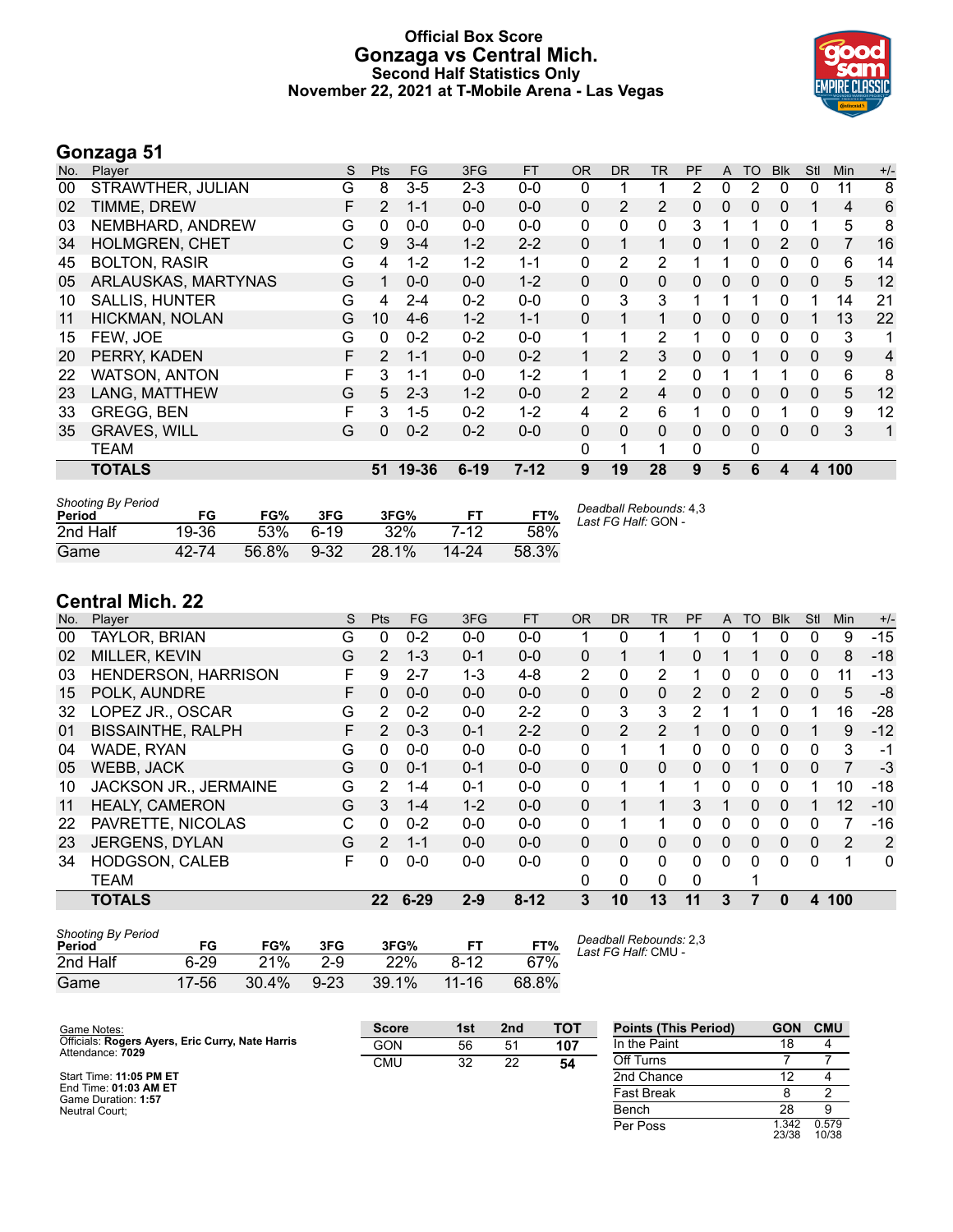#### **Official Play-By-Play Gonzaga vs Central Mich. Second Half November 22, 2021 at T-Mobile Arena - Las Vegas**



#### **Period 2**

#### **Starters:**

Gonzaga: 0 STRAWTHER,JULIAN (G); 2 TIMME,DREW (F); 3 NEMBHARD,ANDREW (G); 34 HOLMGREN,CHET (C); 45 BOLTON,RASIR (G);<br>Central Mich.: 0 TAYLOR,BRIAN (G); 2 MILLER,KEVIN (G); 3 HENDERSON,HARRISON (F); 15 POLK,AUNDRE (F); 32 L

| Time  | <b>VISITORS: Gonzaga</b>                  | <b>Score</b> | <b>Margin</b>   | <b>HOME: Central Mich.</b>              |
|-------|-------------------------------------------|--------------|-----------------|-----------------------------------------|
| 20:00 |                                           |              |                 | SUB OUT: PAVRETTE, NICOLAS              |
| 20:00 |                                           |              |                 | SUB IN: HENDERSON, HARRISON             |
| 20:00 | SUB OUT: SALLIS, HUNTER                   |              |                 |                                         |
| 20:00 | SUB OUT: HICKMAN, NOLAN                   |              |                 |                                         |
| 20:00 | SUB OUT: PERRY, KADEN                     |              |                 |                                         |
| 20:00 | SUB OUT: WATSON, ANTON                    |              |                 |                                         |
| 20:00 | SUB IN: TIMME, DREW                       |              |                 |                                         |
| 20:00 | SUB IN: NEMBHARD, ANDREW                  |              |                 |                                         |
| 20:00 | SUB IN: HOLMGREN, CHET                    |              |                 |                                         |
| 20:00 | SUB IN: BOLTON, RASIR                     |              |                 |                                         |
| 19:45 |                                           |              |                 | MISSED LAYUP by BISSAINTHE, RALPH       |
| 19:45 | BLOCK by HOLMGREN, CHET                   |              |                 |                                         |
| 19:39 | REBOUND (DEF) by STRAWTHER, JULIAN        |              |                 |                                         |
| 19:39 | FOUL (OFF) by STRAWTHER, JULIAN           |              |                 |                                         |
| 19:39 | TURNOVER (OFFENSIVE) by STRAWTHER, JULIAN |              |                 |                                         |
| 19:22 | FOUL (PERSONAL) by NEMBHARD, ANDREW       |              |                 |                                         |
| 19:22 |                                           | 33-56        | V <sub>23</sub> | GOOD! FT by BISSAINTHE, RALPH           |
| 19:22 |                                           | 34-56        | V <sub>22</sub> | GOOD! FT by BISSAINTHE, RALPH           |
| 19:14 | GOOD! 3PTR by BOLTON, RASIR               | 34-59        | V <sub>25</sub> |                                         |
| 18:55 |                                           |              |                 | MISSED JUMPER by HENDERSON, HARRISON    |
| 18:49 |                                           |              |                 | REBOUND (OFF) by TAYLOR, BRIAN          |
| 18:41 | FOUL (PERSONAL) by BOLTON, RASIR          |              |                 |                                         |
| 18:41 |                                           |              |                 | MISSED FT by HENDERSON, HARRISON        |
| 18:41 |                                           |              |                 | REBOUND (OFF) by TEAM                   |
| 18:41 |                                           |              |                 | MISSED FT by HENDERSON, HARRISON        |
| 18:41 | REBOUND (DEF) by TIMME, DREW              |              |                 |                                         |
| 18:37 | GOOD! 3PTR by STRAWTHER, JULIAN           | 34-62        | V <sub>28</sub> |                                         |
| 18:37 | ASSIST by HOLMGREN, CHET                  |              |                 |                                         |
| 18:30 | FOUL (PERSONAL) by NEMBHARD, ANDREW       |              |                 |                                         |
| 18:26 |                                           |              |                 | TURNOVER (BADPASS) by TAYLOR, BRIAN     |
| 18:26 | STEAL by TIMME, DREW                      |              |                 |                                         |
| 18:20 | GOOD! DUNK by TIMME, DREW [FB]            | 34-64        | V30             |                                         |
| 18:12 |                                           |              |                 | MISSED 3PTR by BISSAINTHE, RALPH        |
| 18:12 | REBOUND (DEF) by BOLTON, RASIR            |              |                 |                                         |
| 18:12 | BLOCK by HOLMGREN, CHET                   |              |                 |                                         |
| 18:04 | GOOD! DUNK by HOLMGREN, CHET [PNT]        | 34-66        | V <sub>32</sub> |                                         |
| 18:04 | ASSIST by NEMBHARD, ANDREW                |              |                 |                                         |
| 17:36 |                                           | 37-66        | V <sub>29</sub> | GOOD! 3PTR by HENDERSON, HARRISON       |
| 17:36 |                                           |              |                 | ASSIST by MILLER, KEVIN                 |
| 17:23 |                                           |              |                 | FOUL (PERSONAL) by HENDERSON, HARRISON  |
| 17:23 |                                           |              |                 | SUB OUT: BISSAINTHE, RALPH              |
| 17:23 |                                           |              |                 | SUB IN: POLK, AUNDRE                    |
| 17:21 | MISSED 3PTR by STRAWTHER, JULIAN          |              |                 |                                         |
| 17:16 |                                           |              |                 | REBOUND (DEF) by MILLER, KEVIN          |
| 17:02 |                                           |              |                 | MISSED JUMPER by MILLER, KEVIN          |
| 16:58 | REBOUND (DEF) by TIMME, DREW              |              |                 |                                         |
| 16:55 | GOOD! 3PTR by HOLMGREN, CHET [FB]         | 37-69        | V <sub>32</sub> |                                         |
| 16:55 | ASSIST by BOLTON, RASIR                   |              |                 |                                         |
| 16:36 |                                           |              |                 | MISSED JUMPER by TAYLOR, BRIAN          |
| 16:34 |                                           |              |                 | REBOUND (OFF) by HENDERSON, HARRISON    |
| 16:34 | FOUL (PERSONAL) by STRAWTHER, JULIAN      |              |                 |                                         |
| 16:34 |                                           | 38-69        | V <sub>31</sub> | GOOD! FT by HENDERSON, HARRISON         |
| 16:34 |                                           |              |                 | SUB OUT: MILLER, KEVIN                  |
| 16:34 |                                           |              |                 | SUB IN: JACKSON JR., JERMAINE           |
| 16:34 | SUB OUT: STRAWTHER, JULIAN                |              |                 |                                         |
| 16:34 | SUB IN: SALLIS, HUNTER                    |              |                 |                                         |
| 16:34 |                                           | 39-69        | V30             | GOOD! FT by HENDERSON, HARRISON         |
| 16:34 |                                           |              |                 | SUB OUT: HENDERSON, HARRISON            |
| 16:34 |                                           |              |                 | SUB IN: HODGSON, CALEB                  |
| 16:21 | MISSED 3PTR by HOLMGREN, CHET             |              |                 |                                         |
| 16:16 |                                           |              |                 | REBOUND (DEF) by LOPEZ JR., OSCAR       |
| 15:58 |                                           |              |                 | TURNOVER (LOSTBALL) by LOPEZ JR., OSCAR |
| 15:58 |                                           |              |                 |                                         |
| 15:58 |                                           |              |                 | SUB OUT: HODGSON, CALEB                 |
| 15:58 |                                           |              |                 | SUB IN: PAVRETTE, NICOLAS               |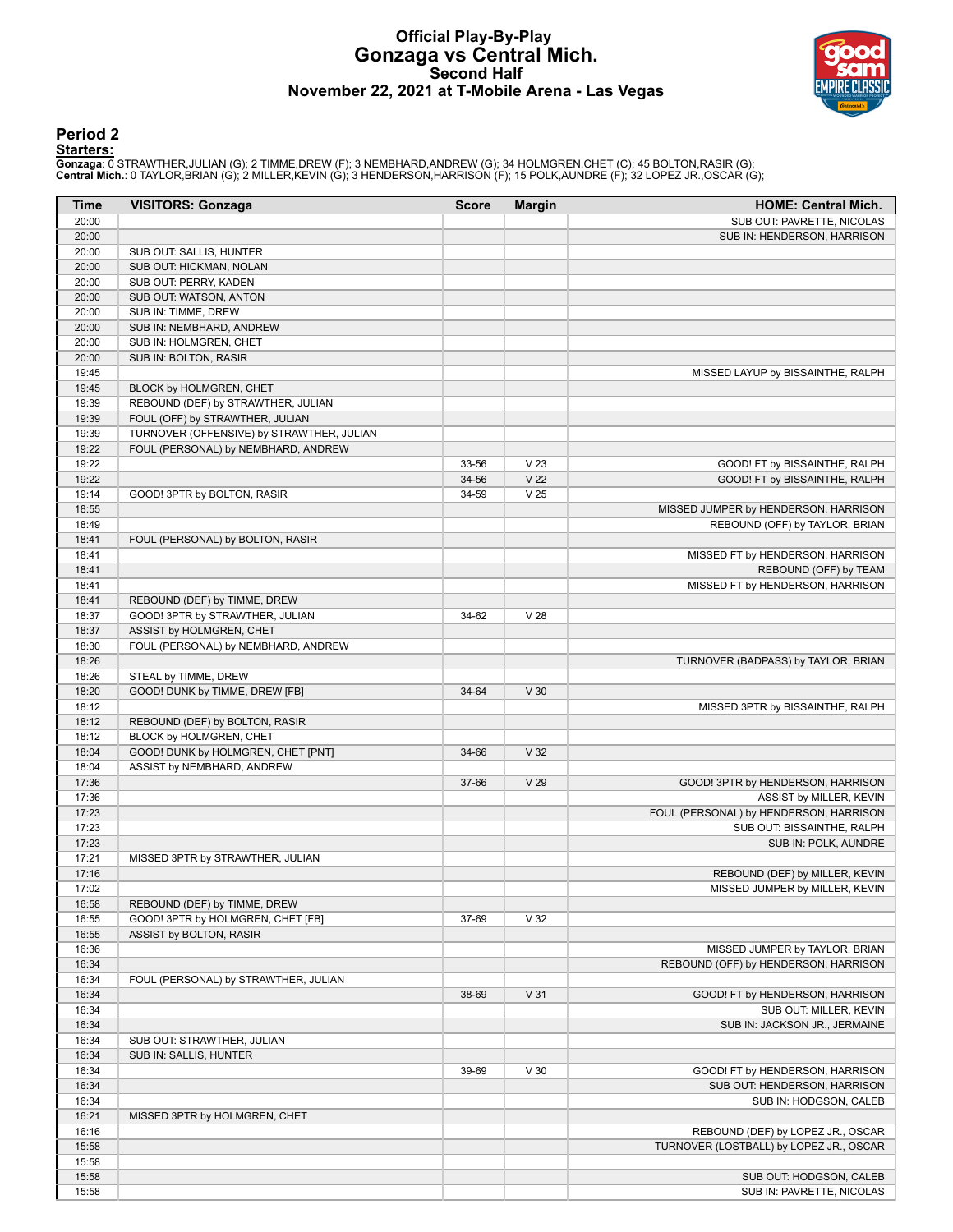| Time           | <b>VISITORS: Gonzaga</b>                                                   | <b>Score</b> | <b>Margin</b>   | <b>HOME: Central Mich.</b>               |
|----------------|----------------------------------------------------------------------------|--------------|-----------------|------------------------------------------|
| 15:58          | SUB OUT: TIMME, DREW                                                       |              |                 |                                          |
| 15:58          | SUB OUT: BOLTON, RASIR                                                     |              |                 |                                          |
| 15:58          | SUB IN: HICKMAN, NOLAN                                                     |              |                 |                                          |
| 15:58          | SUB IN: WATSON, ANTON                                                      |              |                 |                                          |
| 15:39          | GOOD! JUMPER by HOLMGREN, CHET                                             | 39-71        | V <sub>32</sub> |                                          |
| 15:27          |                                                                            |              |                 | TURNOVER (LOSTBALL) by POLK, AUNDRE      |
| 15:27<br>15:22 | STEAL by NEMBHARD, ANDREW                                                  |              |                 |                                          |
| 15:22          | FOUL (OFF) by NEMBHARD, ANDREW<br>TURNOVER (OFFENSIVE) by NEMBHARD, ANDREW |              |                 |                                          |
| 14:58          |                                                                            |              |                 | TURNOVER (OUTOFBOUNDS) by POLK, AUNDRE   |
| 14:58          |                                                                            |              |                 | SUB OUT: LOPEZ JR., OSCAR                |
| 14:58          |                                                                            |              |                 | SUB IN: HEALY, CAMERON                   |
| 14:58          | SUB OUT: NEMBHARD, ANDREW                                                  |              |                 |                                          |
| 14:58          | SUB IN: BOLTON, RASIR                                                      |              |                 |                                          |
| 14:42          |                                                                            |              |                 | FOUL (TECH) by PAVRETTE, NICOLAS         |
| 14:42          | GOOD! FT by BOLTON, RASIR                                                  | 39-72        | V <sub>33</sub> |                                          |
| 14:42          |                                                                            |              |                 | FOUL (PERSONAL) by JACKSON JR., JERMAINE |
| 14:38          | GOOD! FT by HOLMGREN, CHET                                                 | 39-73        | V34             |                                          |
| 14:37          | GOOD! FT by HOLMGREN, CHET                                                 | 39-74        | V <sub>35</sub> |                                          |
| 14:29          |                                                                            |              |                 | MISSED LAYUP by JACKSON JR., JERMAINE    |
| 14:29          | BLOCK by WATSON, ANTON                                                     |              |                 |                                          |
| 14:24          | REBOUND (DEF) by HOLMGREN, CHET                                            |              |                 |                                          |
| 14:17          |                                                                            |              |                 | FOUL (PERSONAL) by POLK, AUNDRE          |
| 14:17          |                                                                            |              |                 | SUB OUT: JACKSON JR., JERMAINE           |
| 14:17          |                                                                            |              |                 | SUB OUT: PAVRETTE, NICOLAS               |
| 14:17          |                                                                            |              |                 | SUB IN: HENDERSON, HARRISON              |
| 14:17          |                                                                            |              |                 | SUB IN: LOPEZ JR., OSCAR                 |
| 14:05          | MISSED 3PTR by BOLTON, RASIR                                               |              |                 |                                          |
| 14:01          | REBOUND (OFF) by WATSON, ANTON                                             |              |                 |                                          |
| 13:54          | GOOD! LAYUP by WATSON, ANTON                                               | 39-76        | V <sub>37</sub> |                                          |
| 13:37          |                                                                            |              |                 | MISSED 3PTR by HENDERSON, HARRISON       |
| 13:33          | REBOUND (DEF) by BOLTON, RASIR                                             |              |                 |                                          |
| 13:30          |                                                                            |              |                 | FOUL (PERSONAL) by HEALY, CAMERON        |
| 13:30          |                                                                            |              |                 | SUB OUT: POLK, AUNDRE                    |
| 13:30          |                                                                            |              |                 | SUB IN: BISSAINTHE, RALPH                |
| 13:17          | GOOD! LAYUP by HICKMAN, NOLAN [PNT]                                        | 39-78        | V39             |                                          |
| 13:17          | ASSIST by WATSON, ANTON                                                    |              |                 |                                          |
| 12:54          |                                                                            |              |                 | MISSED JUMPER by HEALY, CAMERON          |
| 12:50<br>12:46 | REBOUND (DEF) by WATSON, ANTON                                             |              |                 |                                          |
| 12:46          | GOOD! FT by WATSON, ANTON [FB]                                             | 39-79        | $V$ 40          | FOUL (PERSONAL) by TAYLOR, BRIAN         |
| 12:46          | SUB OUT: HOLMGREN, CHET                                                    |              |                 |                                          |
| 12:46          | SUB OUT: BOLTON, RASIR                                                     |              |                 |                                          |
| 12:46          | SUB IN: STRAWTHER, JULIAN                                                  |              |                 |                                          |
| 12:46          | SUB IN: PERRY, KADEN                                                       |              |                 |                                          |
| 12:46          | MISSED FT by WATSON, ANTON                                                 |              |                 |                                          |
| 12:46          |                                                                            |              |                 | REBOUND (DEF) by BISSAINTHE, RALPH       |
| 12:32          |                                                                            |              |                 | MISSED JUMPER by TAYLOR, BRIAN           |
| 12:30          | REBOUND (DEF) by TEAM                                                      |              |                 |                                          |
| 12:30          |                                                                            |              |                 | SUB OUT: TAYLOR, BRIAN                   |
| 12:30          |                                                                            |              |                 | SUB IN: WEBB, JACK                       |
| 12:10          | TURNOVER (LOSTBALL) by WATSON, ANTON                                       |              |                 |                                          |
| 12:10          |                                                                            |              |                 | STEAL by BISSAINTHE, RALPH               |
| 11:43          |                                                                            |              |                 | MISSED LAYUP by BISSAINTHE, RALPH        |
| 11:40          |                                                                            |              |                 | REBOUND (OFF) by HENDERSON, HARRISON     |
| 11:39          |                                                                            | 41-79        | V <sub>38</sub> | GOOD! LAYUP by HENDERSON, HARRISON       |
| 11:25          | TURNOVER (BADPASS) by PERRY, KADEN                                         |              |                 |                                          |
| 11:25          |                                                                            |              |                 | STEAL by LOPEZ JR., OSCAR                |
| 11:18          |                                                                            | 44-79        | V <sub>35</sub> | GOOD! 3PTR by HEALY, CAMERON             |
| 11:18          |                                                                            |              |                 | ASSIST by LOPEZ JR., OSCAR               |
| 11:03          | GOOD! 3PTR by HICKMAN, NOLAN                                               | 44-82        | V 38            |                                          |
| 10:36          |                                                                            |              |                 | TURNOVER (BADPASS) by WEBB, JACK         |
| 10:36          | STEAL by SALLIS, HUNTER                                                    |              |                 |                                          |
| 10:29          | TURNOVER (BADPASS) by SALLIS, HUNTER                                       |              |                 |                                          |
| 10:29          |                                                                            |              |                 | STEAL by HEALY, CAMERON                  |
| 10:24          | FOUL (PERSONAL) by SALLIS, HUNTER                                          |              |                 |                                          |
| 10:24          |                                                                            |              |                 |                                          |
| 10:24          |                                                                            |              |                 | SUB OUT: BISSAINTHE, RALPH               |
| 10:24<br>10:24 | SUB OUT: WATSON, ANTON                                                     |              |                 | SUB IN: JACKSON JR., JERMAINE            |
| 10:24          | SUB IN: GREGG, BEN                                                         |              |                 |                                          |
| 10:24          |                                                                            |              |                 | MISSED FT by HENDERSON, HARRISON         |
| 10:24          |                                                                            |              |                 | REBOUND (OFF) by TEAM                    |
| 10:24          |                                                                            |              |                 | MISSED FT by HENDERSON, HARRISON         |
| 10:24          | REBOUND (DEF) by PERRY, KADEN                                              |              |                 |                                          |
| 10:11          | GOOD! 3PTR by STRAWTHER, JULIAN                                            | 44-85        | $V$ 41          |                                          |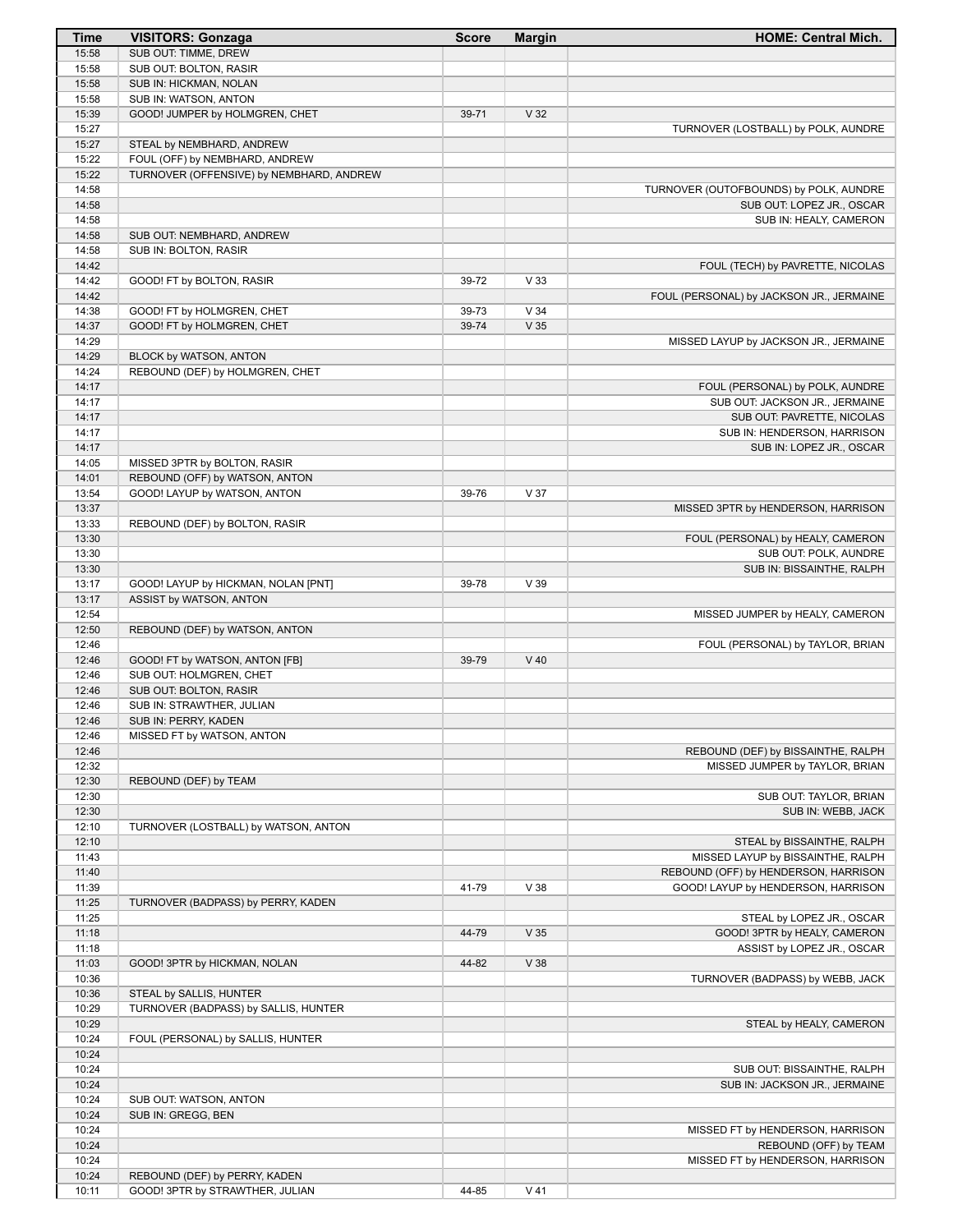| <b>Time</b>    | <b>VISITORS: Gonzaga</b>                                          | <b>Score</b> | <b>Margin</b> | <b>HOME: Central Mich.</b>                                         |
|----------------|-------------------------------------------------------------------|--------------|---------------|--------------------------------------------------------------------|
| 10:11          | ASSIST by SALLIS, HUNTER                                          |              |               |                                                                    |
| 10:03<br>10:01 | REBOUND (DEF) by TEAM                                             |              |               | MISSED 3PTR by HEALY, CAMERON                                      |
| 10:01          |                                                                   |              |               | SUB OUT: HENDERSON, HARRISON                                       |
| 10:01          |                                                                   |              |               | SUB IN: PAVRETTE, NICOLAS                                          |
| 09:44          |                                                                   |              |               | FOUL (PERSONAL) by LOPEZ JR., OSCAR                                |
| 09:34          | GOOD! JUMPER by STRAWTHER, JULIAN                                 | 44-87        | $V$ 43        |                                                                    |
| 09:21          |                                                                   | 46-87        | $V$ 41        | GOOD! JUMPER by JACKSON JR., JERMAINE                              |
| 09:03<br>08:58 | MISSED 3PTR by SALLIS, HUNTER                                     |              |               | REBOUND (DEF) by LOPEZ JR., OSCAR                                  |
| 08:46          |                                                                   |              |               | MISSED JUMPER by PAVRETTE, NICOLAS                                 |
| 08:41          | REBOUND (DEF) by SALLIS, HUNTER                                   |              |               |                                                                    |
| 08:37          | GOOD! LAYUP by SALLIS, HUNTER [PNT]                               | 46-89        | $V$ 43        |                                                                    |
| 08:10          | FOUL (PERSONAL) by GREGG, BEN                                     |              |               |                                                                    |
| 08:10<br>08:10 |                                                                   | 47-89        | $V$ 42        | GOOD! FT by LOPEZ JR., OSCAR<br>SUB OUT: WEBB, JACK                |
| 08:10          |                                                                   |              |               | SUB IN: TAYLOR, BRIAN                                              |
| 08:10          |                                                                   | 48-89        | $V$ 41        | GOOD! FT by LOPEZ JR., OSCAR                                       |
| 08:00          | TURNOVER (LOSTBALL) by STRAWTHER, JULIAN                          |              |               |                                                                    |
| 08:00          |                                                                   |              |               | STEAL by JACKSON JR., JERMAINE                                     |
| 07:55<br>07:55 | REBOUND (DEF) by TEAM                                             |              |               | MISSED LAYUP by HEALY, CAMERON                                     |
| 07:55          |                                                                   |              |               | FOUL (PERSONAL) by LOPEZ JR., OSCAR                                |
| 07:55          |                                                                   |              |               | SUB OUT: PAVRETTE, NICOLAS                                         |
| 07:55          |                                                                   |              |               | SUB OUT: LOPEZ JR., OSCAR                                          |
| 07:55          |                                                                   |              |               | SUB IN: MILLER, KEVIN                                              |
| 07:55          |                                                                   |              |               | SUB IN: HENDERSON, HARRISON                                        |
| 07:37<br>07:26 | MISSED JUMPER by STRAWTHER, JULIAN                                |              |               | REBOUND (DEF) by JACKSON JR., JERMAINE                             |
| 07:21          |                                                                   |              |               | TURNOVER (SHOTCLOCK) by TEAM                                       |
| 06:54          | MISSED LAYUP by GREGG, BEN                                        |              |               |                                                                    |
| 06:51          |                                                                   |              |               | REBOUND (DEF) by HEALY, CAMERON                                    |
| 06:45          |                                                                   |              |               | MISSED 3PTR by HENDERSON, HARRISON                                 |
| 06:39<br>06:39 | REBOUND (DEF) by PERRY, KADEN                                     |              |               | SUB OUT: TAYLOR, BRIAN                                             |
| 06:39          |                                                                   |              |               | SUB IN: JERGENS, DYLAN                                             |
| 06:29          | MISSED 3PTR by HICKMAN, NOLAN                                     |              |               |                                                                    |
| 06:23          | REBOUND (OFF) by PERRY, KADEN                                     |              |               |                                                                    |
| 06:22          | GOOD! LAYUP by PERRY, KADEN [PNT]                                 | 48-91        | $V$ 43        |                                                                    |
| 06:15<br>06:04 |                                                                   | 50-91        | $V$ 41        | GOOD! JUMPER by MILLER, KEVIN<br>FOUL (PERSONAL) by HEALY, CAMERON |
| 05:58          | MISSED FT by PERRY, KADEN                                         |              |               |                                                                    |
| 05:58          | REBOUND (OFF) by TEAM                                             |              |               |                                                                    |
| 05:58          |                                                                   |              |               | SUB OUT: HENDERSON, HARRISON                                       |
| 05:58          |                                                                   |              |               | SUB OUT: HEALY, CAMERON                                            |
| 05:58<br>05:58 |                                                                   |              |               | SUB OUT: JERGENS, DYLAN<br>SUB IN: BISSAINTHE, RALPH               |
| 05:58          |                                                                   |              |               | SUB IN: PAVRETTE, NICOLAS                                          |
| 05:58          |                                                                   |              |               | SUB IN: LOPEZ JR., OSCAR                                           |
| 05:58          | MISSED FT by PERRY, KADEN                                         |              |               |                                                                    |
| 05:58          |                                                                   |              |               | REBOUND (DEF) by BISSAINTHE, RALPH                                 |
| 05:40<br>05:37 | REBOUND (DEF) by GREGG, BEN                                       |              |               | MISSED JUMPER by PAVRETTE, NICOLAS                                 |
| 05:31          | MISSED 3PTR by GREGG, BEN                                         |              |               |                                                                    |
| 05:28          |                                                                   |              |               | REBOUND (DEF) by TEAM                                              |
| 05:28          | SUB OUT: STRAWTHER, JULIAN                                        |              |               |                                                                    |
| 05:28          | SUB IN: LANG, MATTHEW                                             |              |               |                                                                    |
| 05:28<br>05:28 | SUB OUT: PERRY, KADEN<br>SUB IN: ARLAUSKAS, MARTYNAS              |              |               |                                                                    |
| 05:14          |                                                                   |              |               | MISSED 3PTR by JACKSON JR., JERMAINE                               |
| 05:09          | REBOUND (DEF) by LANG, MATTHEW                                    |              |               |                                                                    |
| 05:05          | GOOD! JUMPER by HICKMAN, NOLAN                                    | 50-93        | $V$ 43        |                                                                    |
| 05:05          |                                                                   |              |               | FOUL (PERSONAL) by BISSAINTHE, RALPH                               |
| 05:05          | GOOD! FT by HICKMAN, NOLAN                                        | 50-94        | $V$ 44        |                                                                    |
| 04:56<br>04:51 | REBOUND (DEF) by SALLIS, HUNTER                                   |              |               | MISSED 3PTR by MILLER, KEVIN                                       |
| 04:44          | MISSED 3PTR by SALLIS, HUNTER                                     |              |               |                                                                    |
| 04:39          |                                                                   |              |               | REBOUND (DEF) by PAVRETTE, NICOLAS                                 |
| 04:34          |                                                                   |              |               | MISSED LAYUP by LOPEZ JR., OSCAR                                   |
| 04:34          | BLOCK by GREGG, BEN                                               |              |               |                                                                    |
| 04:29<br>04:26 | REBOUND (DEF) by HICKMAN, NOLAN<br>MISSED LAYUP by HICKMAN, NOLAN |              |               |                                                                    |
| 04:22          | REBOUND (OFF) by LANG, MATTHEW                                    |              |               |                                                                    |
| 04:19          | GOOD! LAYUP by LANG, MATTHEW [PNT]                                | 50-96        | $V$ 46        |                                                                    |
| 04:12          |                                                                   |              |               | MISSED JUMPER by JACKSON JR., JERMAINE                             |
| 04:06          | REBOUND (DEF) by GREGG, BEN                                       |              |               |                                                                    |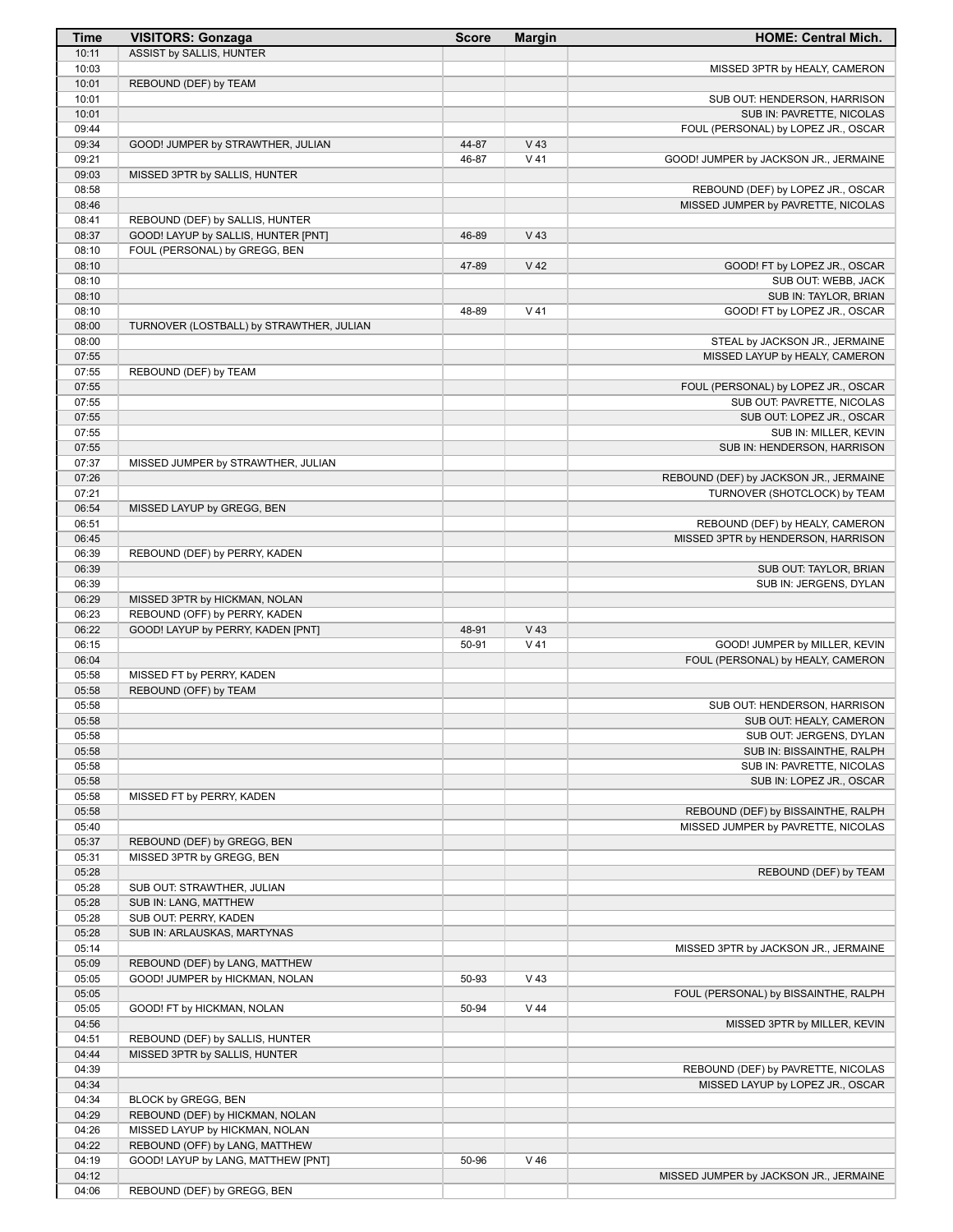| Time  | <b>VISITORS: Gonzaga</b>                         | <b>Score</b> | <b>Margin</b>   | <b>HOME: Central Mich.</b>           |
|-------|--------------------------------------------------|--------------|-----------------|--------------------------------------|
| 03:59 | GOOD! JUMPER by HICKMAN, NOLAN                   | 50-98        | $V$ 48          |                                      |
| 03:39 |                                                  |              |                 | MISSED JUMPER by LOPEZ JR., OSCAR    |
| 03:34 | REBOUND (DEF) by SALLIS, HUNTER                  |              |                 |                                      |
| 03:32 | GOOD! LAYUP by SALLIS, HUNTER [FB]               | 50-100       | V <sub>50</sub> |                                      |
| 03:17 |                                                  |              |                 | TURNOVER (LOSTBALL) by MILLER, KEVIN |
| 03:17 | STEAL by HICKMAN, NOLAN                          |              |                 |                                      |
| 03:10 | MISSED 3PTR by LANG, MATTHEW                     |              |                 |                                      |
| 03:05 | REBOUND (OFF) by GREGG, BEN                      |              |                 |                                      |
| 03:05 | GOOD! LAYUP by GREGG, BEN                        | 50-102       | V <sub>52</sub> |                                      |
| 03:04 | <b>TIMEOUT TEAM</b>                              |              |                 |                                      |
| 03:04 |                                                  |              |                 |                                      |
| 03:04 |                                                  |              |                 | SUB OUT: BISSAINTHE, RALPH           |
| 03:04 |                                                  |              |                 | SUB OUT: MILLER, KEVIN               |
| 03:04 |                                                  |              |                 | SUB OUT: JACKSON JR., JERMAINE       |
| 03:04 |                                                  |              |                 | SUB OUT: PAVRETTE, NICOLAS           |
| 03:04 |                                                  |              |                 |                                      |
|       |                                                  |              |                 | SUB IN: HENDERSON, HARRISON          |
| 03:04 |                                                  |              |                 | SUB IN: WADE, RYAN                   |
| 03:04 |                                                  |              |                 | SUB IN: WEBB, JACK                   |
| 03:04 |                                                  |              |                 | SUB IN: HEALY, CAMERON               |
| 03:04 | SUB OUT: SALLIS, HUNTER                          |              |                 |                                      |
| 03:04 | SUB OUT: HICKMAN, NOLAN                          |              |                 |                                      |
| 03:04 | SUB OUT: GREGG, BEN                              |              |                 |                                      |
| 03:04 | SUB IN: FEW, JOE                                 |              |                 |                                      |
| 03:04 | SUB IN: PERRY, KADEN                             |              |                 |                                      |
| 03:04 | SUB IN: GRAVES, WILL                             |              |                 |                                      |
| 02:49 |                                                  |              |                 | MISSED JUMPER by HENDERSON, HARRISON |
| 02:44 | REBOUND (DEF) by FEW, JOE                        |              |                 |                                      |
| 02:27 | MISSED 3PTR by GRAVES, WILL                      |              |                 |                                      |
| 02:22 | REBOUND (OFF) by FEW, JOE                        |              |                 |                                      |
| 02:09 | GOOD! 3PTR by LANG, MATTHEW                      | 50-105       | V <sub>55</sub> |                                      |
| 01:52 |                                                  |              |                 | MISSED JUMPER by HENDERSON, HARRISON |
| 01:47 | REBOUND (DEF) by LANG, MATTHEW                   |              |                 |                                      |
| 01:43 | MISSED 3PTR by FEW, JOE                          |              |                 |                                      |
| 01:40 |                                                  |              |                 | REBOUND (DEF) by LOPEZ JR., OSCAR    |
| 01:33 | FOUL (PERSONAL) by FEW, JOE                      |              |                 |                                      |
| 01:33 |                                                  |              |                 |                                      |
| 01:33 |                                                  |              |                 | SUB OUT: LOPEZ JR., OSCAR            |
| 01:33 |                                                  |              |                 | SUB IN: JERGENS, DYLAN               |
| 01:33 | SUB OUT: PERRY, KADEN                            |              |                 |                                      |
| 01:33 | SUB IN: GREGG, BEN                               |              |                 |                                      |
| 01:33 |                                                  | 51-105       | V <sub>54</sub> | GOOD! FT by HENDERSON, HARRISON      |
| 01:33 |                                                  | 52-105       | V <sub>53</sub> | GOOD! FT by HENDERSON, HARRISON      |
| 01:33 |                                                  |              |                 | SUB OUT: HENDERSON, HARRISON         |
| 01:33 |                                                  |              |                 | SUB IN: POLK, AUNDRE                 |
| 01:10 |                                                  |              |                 | FOUL (PERSONAL) by HEALY, CAMERON    |
| 01:10 | GOOD! FT by ARLAUSKAS, MARTYNAS                  | 52-106       | V <sub>54</sub> |                                      |
| 01:10 | MISSED FT by ARLAUSKAS, MARTYNAS                 |              |                 |                                      |
| 01:10 | REBOUND (OFF) by GREGG, BEN                      |              |                 |                                      |
| 01:05 |                                                  |              |                 |                                      |
|       |                                                  |              |                 | FOUL (PERSONAL) by POLK, AUNDRE      |
| 00:58 | MISSED FT by GREGG, BEN<br>REBOUND (OFF) by TEAM |              |                 |                                      |
| 00:58 |                                                  |              |                 |                                      |
| 00:58 | GOOD! FT by GREGG, BEN                           | 52-107       | V <sub>55</sub> |                                      |
| 00:51 |                                                  |              |                 | MISSED 3PTR by WEBB, JACK            |
| 00:47 | REBOUND (DEF) by TEAM                            |              |                 |                                      |
| 00:41 | MISSED 3PTR by GRAVES, WILL                      |              |                 |                                      |
| 00:35 |                                                  |              |                 | REBOUND (DEF) by WADE, RYAN          |
| 00:33 |                                                  | 54-107       | V <sub>53</sub> | GOOD! LAYUP by JERGENS, DYLAN [FB]   |
| 00:33 |                                                  |              |                 | ASSIST by HEALY, CAMERON             |
| 00:16 | MISSED 3PTR by GREGG, BEN                        |              |                 |                                      |
| 00:14 | REBOUND (OFF) by LANG, MATTHEW                   |              |                 |                                      |
| 00:12 | MISSED 3PTR by FEW, JOE                          |              |                 |                                      |
| 00:07 | REBOUND (OFF) by GREGG, BEN                      |              |                 |                                      |
| 00:06 | MISSED LAYUP by GREGG, BEN                       |              |                 |                                      |
| 00:02 | REBOUND (OFF) by GREGG, BEN                      |              |                 |                                      |
|       |                                                  |              |                 |                                      |

#### **Gonzaga 107, Central Mich. 54**

| <b>Points (This Period)</b> | <b>GON</b>     | <b>CMU</b>     |
|-----------------------------|----------------|----------------|
| In the Paint                | 18             |                |
| Off Turns                   |                |                |
| 2nd Chance                  | 12             |                |
| <b>Fast Break</b>           |                |                |
| Bench                       | 28             |                |
| Per Poss                    | 1.342<br>23/38 | 0.579<br>10/38 |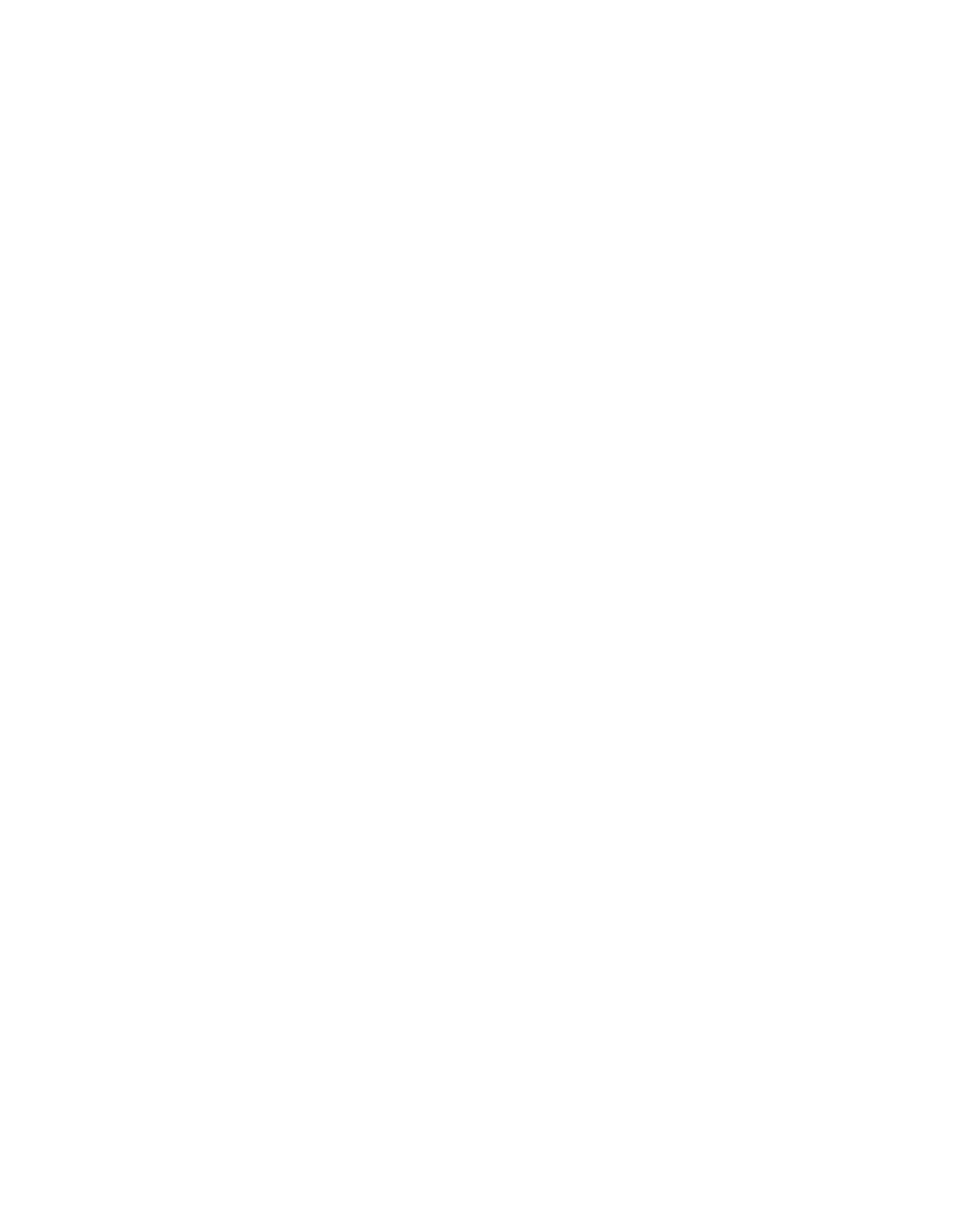#### **Official Scoring/Possession Reference Chart Gonzaga vs Central Mich. Period 1 November 22, 2021 at T-Mobile Arena - Las Vegas**



#### **Period 1**

#### **Starters:**

Gonzaga: 0 STRAWTHER,JULIAN (G); 2 TIMME,DREW (F); 3 NEMBHARD,ANDREW (G); 34 HOLMGREN,CHET (C); 45 BOLTON,RASIR (G);<br>Central Mich.: 0 TAYLOR,BRIAN (G); 2 MILLER,KEVIN (G); 3 HENDERSON,HARRISON (F); 15 POLK,AUNDRE (F); 32 L

| Time  | <b>VISITORS: Gonzaga</b>                  | <b>Score</b> | <b>Margin</b>   | <b>HOME: Central Mich.</b>          |
|-------|-------------------------------------------|--------------|-----------------|-------------------------------------|
| 19:46 | GOOD! LAYUP by HOLMGREN, CHET [PNT]       | $0 - 2$      | V <sub>2</sub>  |                                     |
| 19:27 | GOOD! LAYUP by TIMME, DREW                | $0 - 4$      | V <sub>4</sub>  |                                     |
| 18:55 | GOOD! LAYUP by NEMBHARD, ANDREW           | $0-6$        | $V_6$           |                                     |
| 18:33 |                                           | $3-6$        | $V_3$           | GOOD! 3PTR by TAYLOR, BRIAN         |
| 18:25 | GOOD! LAYUP by BOLTON, RASIR [FB]         | $3-8$        | V <sub>5</sub>  |                                     |
| 17:22 | GOOD! 3PTR by NEMBHARD, ANDREW            | $3 - 11$     | V8              |                                     |
| 16:39 | GOOD! FT by BOLTON, RASIR                 | $3-12$       | V <sub>9</sub>  |                                     |
| 16:27 | GOOD! LAYUP by BOLTON, RASIR [FB/PNT]     | $3 - 14$     | V <sub>11</sub> |                                     |
| 15:48 | GOOD! JUMPER by TIMME, DREW [PNT]         | $3 - 16$     | V <sub>13</sub> |                                     |
| 15:16 |                                           | $5 - 16$     | $V$ 11          | GOOD! DUNK by HENDERSON, HARRISON   |
| 14:20 |                                           | $8 - 16$     | V8              | GOOD! 3PTR by HEALY, CAMERON        |
| 14:08 |                                           | $9 - 16$     | V <sub>7</sub>  | GOOD! FT by BISSAINTHE, RALPH [FB]  |
| 14:08 | GOOD! 3PTR by HOLMGREN, CHET              | $9 - 19$     | $V$ 10          |                                     |
| 14:08 | GOOD! FT by TIMME, DREW                   | $9 - 20$     | $V$ 11          |                                     |
| 13:05 |                                           | 12-20        | V8              | GOOD! 3PTR by JACKSON JR., JERMAINE |
| 12:37 | GOOD! LAYUP by WATSON, ANTON [PNT]        | 12-22        | $V$ 10          |                                     |
| 12:36 | GOOD! FT by WATSON, ANTON                 | 12-23        | $V$ 11          |                                     |
| 11:55 |                                           | 15-23        | V8              | GOOD! 3PTR by JACKSON JR., JERMAINE |
| 11:34 | GOOD! JUMPER by BOLTON, RASIR [PNT]       | 15-25        | $V$ 10          |                                     |
| 11:06 |                                           | 17-25        | V8              | GOOD! JUMPER by MILLER, KEVIN [FB]  |
| 10:19 | GOOD! LAYUP by TIMME, DREW                | 17-27        | $V$ 10          |                                     |
| 10:04 | GOOD! DUNK by SALLIS, HUNTER              | 17-29        | V <sub>12</sub> |                                     |
| 08:42 | GOOD! DUNK by TIMME, DREW [FB]            | $17 - 31$    | V <sub>14</sub> |                                     |
| 08:00 | GOOD! LAYUP by HOLMGREN, CHET             | 17-33        | V <sub>16</sub> |                                     |
| 08:00 | GOOD! FT by HOLMGREN, CHET                | 17-34        | V 17            |                                     |
| 07:37 | GOOD! 3PTR by STRAWTHER, JULIAN           | 17-37        | V <sub>20</sub> |                                     |
| 07:00 | GOOD! DUNK by HOLMGREN, CHET              | 17-39        | V <sub>22</sub> |                                     |
| 06:41 | GOOD! LAYUP by HICKMAN, NOLAN             | 17-41        | V <sub>24</sub> |                                     |
| 06:15 | GOOD! FT by WATSON, ANTON                 | 17-42        | V <sub>25</sub> |                                     |
| 05:59 |                                           | 20-42        | V <sub>22</sub> | GOOD! 3PTR by TAYLOR, BRIAN         |
| 05:43 | GOOD! JUMPER by HICKMAN, NOLAN [PNT]      | 20-44        | V <sub>24</sub> |                                     |
| 05:16 | GOOD! FT by SALLIS, HUNTER [FB]           | 20-45        | V <sub>25</sub> |                                     |
| 05:16 | GOOD! FT by SALLIS, HUNTER [FB]           | 20-46        | V <sub>26</sub> |                                     |
| 04:17 | GOOD! LAYUP by STRAWTHER, JULIAN          | 20-48        | V <sub>28</sub> |                                     |
| 04:01 |                                           | 23-48        | V <sub>25</sub> | GOOD! 3PTR by BISSAINTHE, RALPH     |
| 03:09 | GOOD! LAYUP by PERRY, KADEN [PNT]         | 23-50        | V <sub>27</sub> |                                     |
| 02:38 | GOOD! LAYUP by PERRY, KADEN               | 23-52        | V <sub>29</sub> |                                     |
| 02:22 |                                           | 24-52        | V <sub>28</sub> | GOOD! FT by LOPEZ JR., OSCAR        |
| 02:22 |                                           | 25-52        | V <sub>27</sub> | GOOD! FT by LOPEZ JR., OSCAR        |
| 01:41 |                                           | 27-52        | V <sub>25</sub> | GOOD! LAYUP by LOPEZ JR., OSCAR     |
| 01:27 | GOOD! JUMPER by HICKMAN, NOLAN            | 27-54        | V <sub>27</sub> |                                     |
| 01:13 |                                           | 29-54        | V <sub>25</sub> | GOOD! JUMPER by MILLER, KEVIN [PNT] |
| 01:05 | GOOD! LAYUP by STRAWTHER, JULIAN [FB/PNT] | 29-56        | V <sub>27</sub> |                                     |
| 00:50 |                                           | 32-56        | V <sub>24</sub> | GOOD! 3PTR by MILLER, KEVIN         |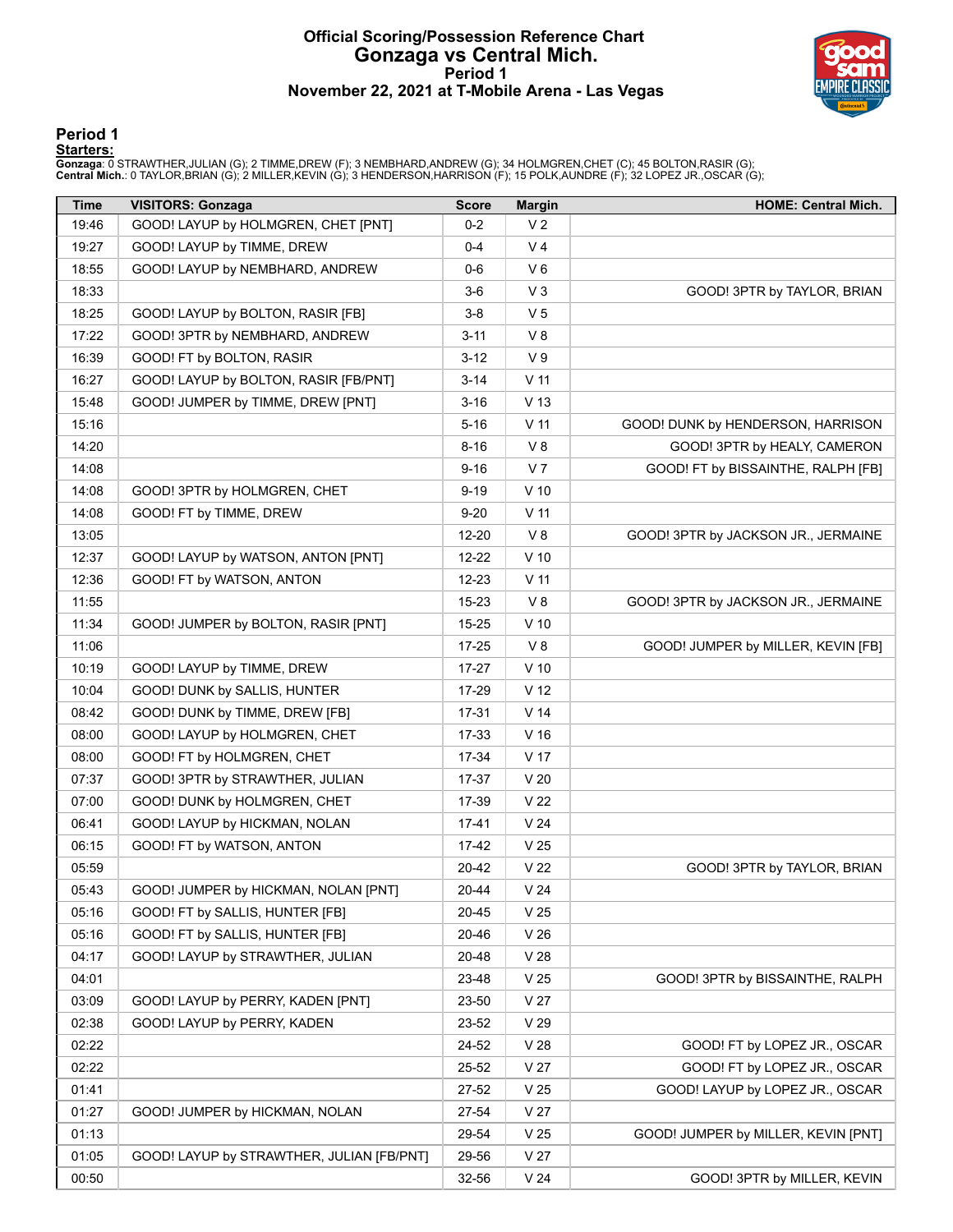**Gonzaga 56, Central Mich. 32**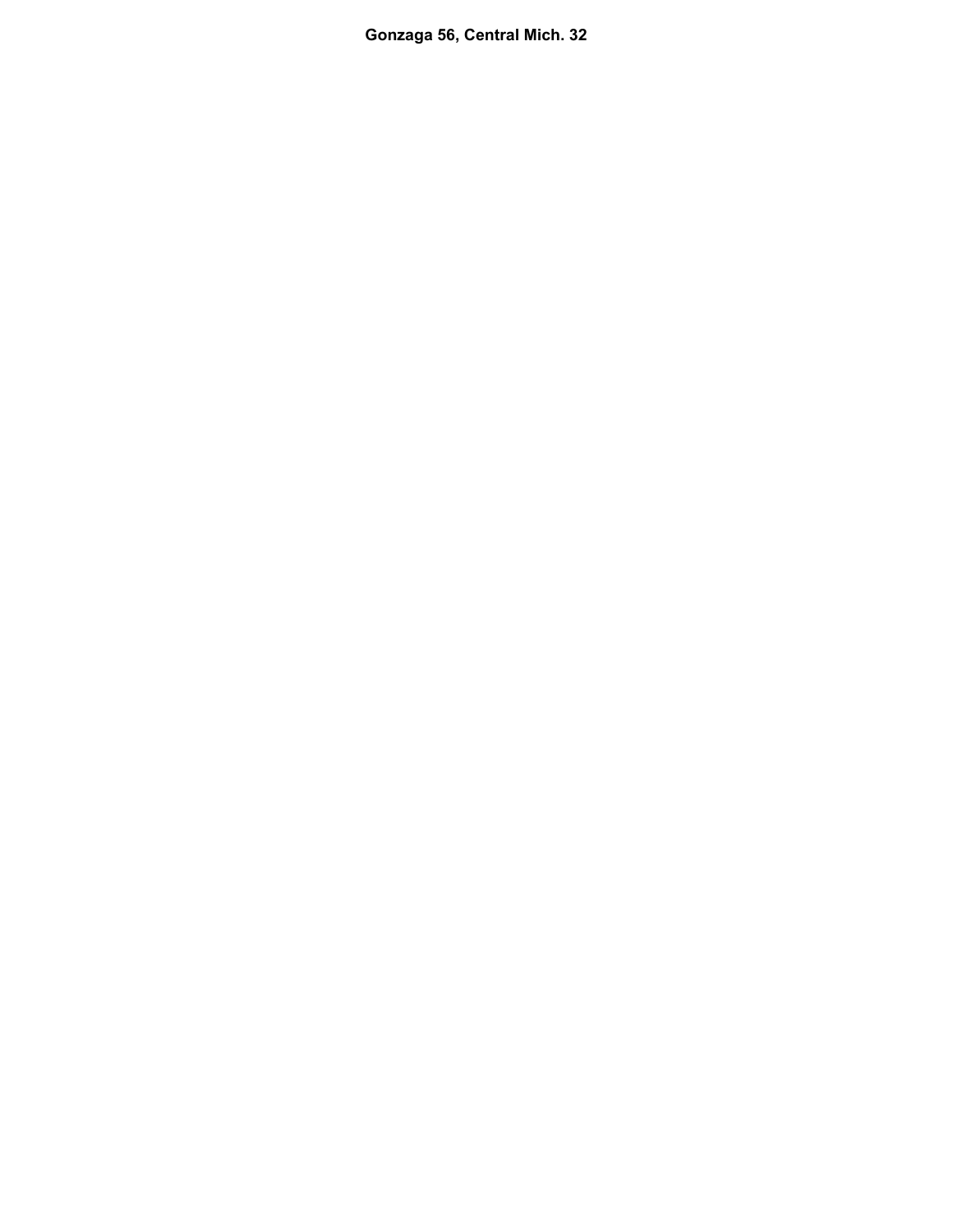#### **Official Scoring/Possession Reference Chart Gonzaga vs Central Mich. Period 2 November 22, 2021 at T-Mobile Arena - Las Vegas**



#### **Period 2**

#### **Starters:**

Gonzaga: 0 STRAWTHER,JULIAN (G); 2 TIMME,DREW (F); 3 NEMBHARD,ANDREW (G); 34 HOLMGREN,CHET (C); 45 BOLTON,RASIR (G);<br>Central Mich.: 0 TAYLOR,BRIAN (G); 2 MILLER,KEVIN (G); 3 HENDERSON,HARRISON (F); 15 POLK,AUNDRE (F); 32 L

| <b>Time</b> | <b>VISITORS: Gonzaga</b>            | <b>Score</b> | <b>Margin</b>   | <b>HOME: Central Mich.</b>            |
|-------------|-------------------------------------|--------------|-----------------|---------------------------------------|
| 19:22       |                                     | 33-56        | V <sub>23</sub> | GOOD! FT by BISSAINTHE, RALPH         |
| 19:22       |                                     | 34-56        | V <sub>22</sub> | GOOD! FT by BISSAINTHE, RALPH         |
| 19:14       | GOOD! 3PTR by BOLTON, RASIR         | 34-59        | V <sub>25</sub> |                                       |
| 18:37       | GOOD! 3PTR by STRAWTHER, JULIAN     | 34-62        | V <sub>28</sub> |                                       |
| 18:20       | GOOD! DUNK by TIMME, DREW [FB]      | 34-64        | V <sub>30</sub> |                                       |
| 18:04       | GOOD! DUNK by HOLMGREN, CHET [PNT]  | 34-66        | V <sub>32</sub> |                                       |
| 17:36       |                                     | 37-66        | V <sub>29</sub> | GOOD! 3PTR by HENDERSON, HARRISON     |
| 16:55       | GOOD! 3PTR by HOLMGREN, CHET [FB]   | 37-69        | V <sub>32</sub> |                                       |
| 16:34       |                                     | 38-69        | V <sub>31</sub> | GOOD! FT by HENDERSON, HARRISON       |
| 16:34       |                                     | 39-69        | V30             | GOOD! FT by HENDERSON, HARRISON       |
| 15:39       | GOOD! JUMPER by HOLMGREN, CHET      | 39-71        | V <sub>32</sub> |                                       |
| 14:42       | GOOD! FT by BOLTON, RASIR           | 39-72        | V <sub>33</sub> |                                       |
| 14:38       | GOOD! FT by HOLMGREN, CHET          | 39-73        | V <sub>34</sub> |                                       |
| 14:37       | GOOD! FT by HOLMGREN, CHET          | 39-74        | V <sub>35</sub> |                                       |
| 13:54       | GOOD! LAYUP by WATSON, ANTON        | 39-76        | V 37            |                                       |
| 13:17       | GOOD! LAYUP by HICKMAN, NOLAN [PNT] | 39-78        | V 39            |                                       |
| 12:46       | GOOD! FT by WATSON, ANTON [FB]      | 39-79        | $V$ 40          |                                       |
| 11:39       |                                     | 41-79        | V38             | GOOD! LAYUP by HENDERSON, HARRISON    |
| 11:18       |                                     | 44-79        | V <sub>35</sub> | GOOD! 3PTR by HEALY, CAMERON          |
| 11:03       | GOOD! 3PTR by HICKMAN, NOLAN        | 44-82        | V38             |                                       |
| 10:11       | GOOD! 3PTR by STRAWTHER, JULIAN     | 44-85        | $V$ 41          |                                       |
| 09:34       | GOOD! JUMPER by STRAWTHER, JULIAN   | 44-87        | $V$ 43          |                                       |
| 09:21       |                                     | 46-87        | $V$ 41          | GOOD! JUMPER by JACKSON JR., JERMAINE |
| 08:37       | GOOD! LAYUP by SALLIS, HUNTER [PNT] | 46-89        | $V$ 43          |                                       |
| 08:10       |                                     | 47-89        | V <sub>42</sub> | GOOD! FT by LOPEZ JR., OSCAR          |
| 08:10       |                                     | 48-89        | $V$ 41          | GOOD! FT by LOPEZ JR., OSCAR          |
| 06:22       | GOOD! LAYUP by PERRY, KADEN [PNT]   | 48-91        | V 43            |                                       |
| 06:15       |                                     | 50-91        | $V$ 41          | GOOD! JUMPER by MILLER, KEVIN         |
| 05:05       | GOOD! JUMPER by HICKMAN, NOLAN      | 50-93        | V <sub>43</sub> |                                       |
| 05:05       | GOOD! FT by HICKMAN, NOLAN          | 50-94        | $V$ 44          |                                       |
| 04:19       | GOOD! LAYUP by LANG, MATTHEW [PNT]  | 50-96        | $V$ 46          |                                       |
| 03:59       | GOOD! JUMPER by HICKMAN, NOLAN      | 50-98        | V 48            |                                       |
| 03:32       | GOOD! LAYUP by SALLIS, HUNTER [FB]  | 50-100       | V <sub>50</sub> |                                       |
| 03:05       | GOOD! LAYUP by GREGG, BEN           | 50-102       | V <sub>52</sub> |                                       |
| 02:09       | GOOD! 3PTR by LANG, MATTHEW         | 50-105       | V <sub>55</sub> |                                       |
| 01:33       |                                     | 51-105       | V <sub>54</sub> | GOOD! FT by HENDERSON, HARRISON       |
| 01:33       |                                     | 52-105       | V <sub>53</sub> | GOOD! FT by HENDERSON, HARRISON       |
| 01:10       | GOOD! FT by ARLAUSKAS, MARTYNAS     | 52-106       | V <sub>54</sub> |                                       |
| 00:58       | GOOD! FT by GREGG, BEN              | 52-107       | V <sub>55</sub> |                                       |
| 00:33       |                                     | 54-107       | V <sub>53</sub> | GOOD! LAYUP by JERGENS, DYLAN [FB]    |

**Gonzaga 107, Central Mich. 54**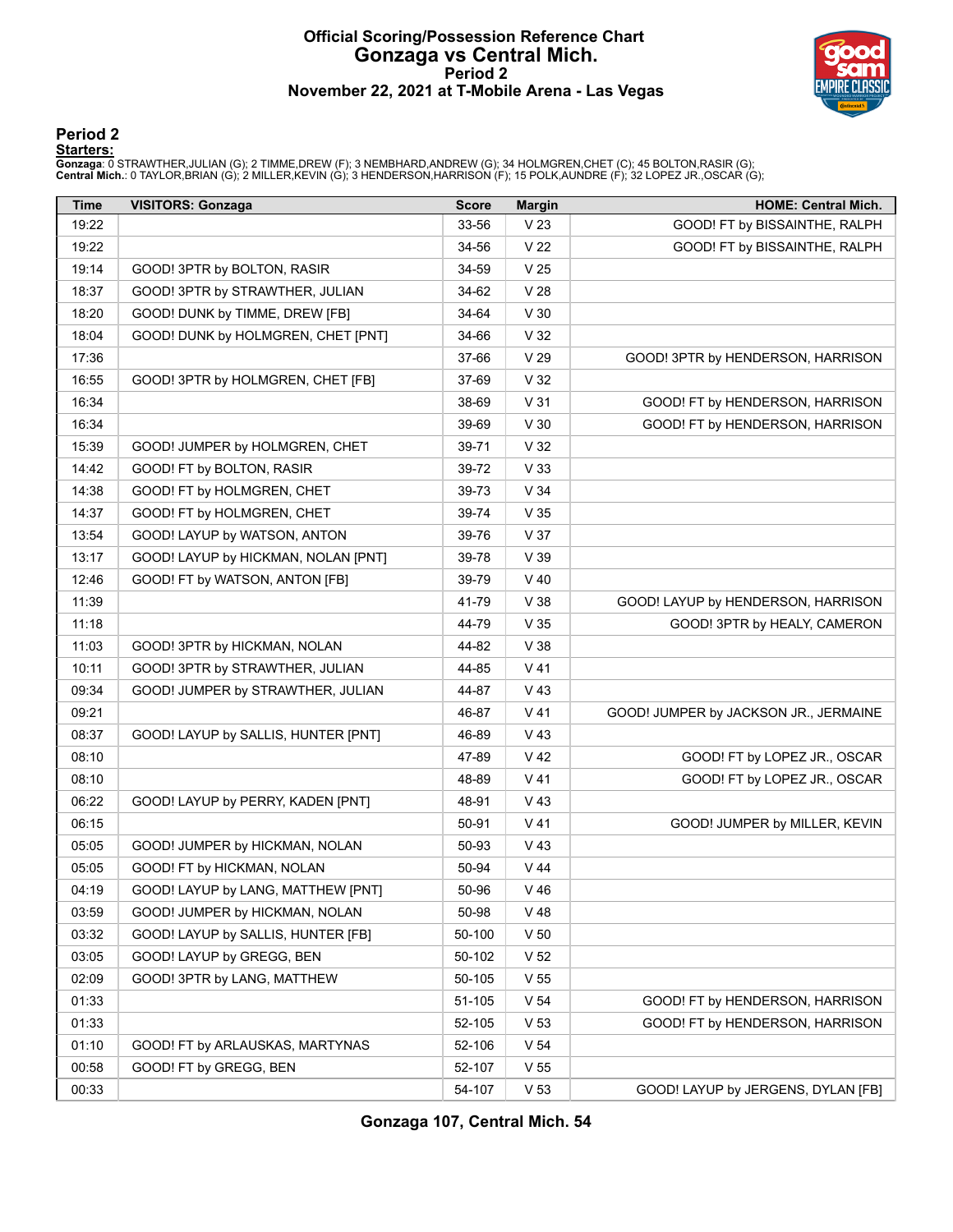#### **Official Substitutions Log Gonzaga vs Central Mich. Period 1 November 22, 2021 at T-Mobile Arena - Las Vegas**

| <b>VISITORS: Gonzaga</b>                                  | <b>Time</b>    | <b>Score</b> | <b>HOME: Central Mich.</b>     |
|-----------------------------------------------------------|----------------|--------------|--------------------------------|
| 0 STRAWTHER, JULIAN                                       |                |              | 0 TAYLOR, BRIAN                |
| 2 TIMME, DREW                                             |                |              | 2 MILLER, KEVIN                |
| 3 NEMBHARD, ANDREW                                        |                |              | 3 HENDERSON, HARRISON          |
| 34 HOLMGREN, CHET                                         |                |              | 15 POLK, AUNDRE                |
| <b>45 BOLTON, RASIR</b>                                   |                |              | 32 LOPEZ JR., OSCAR            |
|                                                           | 17:59          | $8-3$        | SUB OUT: POLK, AUNDRE          |
|                                                           | 17:59          |              | SUB IN: BISSAINTHE, RALPH      |
|                                                           | 16:27          | $14-3$       | SUB OUT: MILLER, KEVIN         |
|                                                           | 16:27          |              | SUB OUT: LOPEZ JR., OSCAR      |
|                                                           | 16:27          |              | SUB IN: JACKSON JR., JERMAINE  |
|                                                           | 16:27          |              | SUB IN: HEALY, CAMERON         |
|                                                           | 14:08          | $16 - 8$     | SUB OUT: TAYLOR, BRIAN         |
|                                                           | 14:08          |              | SUB OUT: HENDERSON, HARRISON   |
|                                                           | 14:08          |              | SUB IN: LOPEZ JR., OSCAR       |
|                                                           | 14:08          |              | SUB IN: HODGSON, CALEB         |
| SUB OUT: 2 TIMME, DREW                                    | 14:08          |              |                                |
| SUB OUT: 45 BOLTON, RASIR                                 | 14:08          |              |                                |
| SUB IN: 11 HICKMAN, NOLAN                                 | 14:08          |              |                                |
| SUB IN: 22 WATSON, ANTON                                  | 14:08          |              |                                |
| SUB OUT: 0 STRAWTHER, JULIAN                              | 14:08          |              |                                |
| SUB IN: 2 TIMME, DREW                                     | 14:08          |              |                                |
| SUB OUT: 2 TIMME, DREW<br>SUB IN: 0 STRAWTHER, JULIAN     | 14:08          |              |                                |
|                                                           | 14:08          | $20 - 9$     |                                |
|                                                           | 13:57<br>13:57 |              | SUB OUT: HODGSON, CALEB        |
|                                                           |                | $20 - 9$     | SUB IN: POLK, AUNDRE           |
| SUB OUT: 0 STRAWTHER, JULIAN<br>SUB IN: 10 SALLIS, HUNTER | 13:50          |              |                                |
|                                                           | 13:50<br>12:36 | $23 - 12$    | SUB OUT: BISSAINTHE, RALPH     |
|                                                           | 12:36          |              | SUB OUT: POLK, AUNDRE          |
|                                                           | 12:36          |              | SUB OUT: LOPEZ JR., OSCAR      |
|                                                           | 12:36          |              | SUB IN: TAYLOR, BRIAN          |
|                                                           | 12:36          |              | SUB IN: MILLER, KEVIN          |
|                                                           | 12:36          |              | SUB IN: HENDERSON, HARRISON    |
|                                                           | 11:41          | $23 - 15$    | SUB OUT: HENDERSON, HARRISON   |
|                                                           | 11:41          |              | SUB IN: HODGSON, CALEB         |
| SUB OUT: 3 NEMBHARD, ANDREW                               | 11:41          |              |                                |
| SUB OUT: 34 HOLMGREN, CHET                                | 11:41          |              |                                |
| SUB IN: 2 TIMME, DREW                                     | 11:41          |              |                                |
| SUB IN: 45 BOLTON, RASIR                                  | 11:41          |              |                                |
|                                                           | 11:00          | $25-17$      | SUB OUT: TAYLOR, BRIAN         |
|                                                           | 11:00          |              | SUB IN: BISSAINTHE, RALPH      |
|                                                           | 10:19          | $27-17$      | SUB OUT: HODGSON, CALEB        |
|                                                           | 10:19          |              | SUB IN: POLK, AUNDRE           |
|                                                           | 09:58          | 29-17        | SUB OUT: HEALY, CAMERON        |
|                                                           | 09:58          |              | SUB OUT: POLK, AUNDRE          |
|                                                           | 09:58          |              | SUB IN: HENDERSON, HARRISON    |
|                                                           | 09:58          |              | SUB IN: LOPEZ JR., OSCAR       |
| SUB OUT: 10 SALLIS, HUNTER                                | 08:00          | $31 - 17$    |                                |
| SUB OUT: 11 HICKMAN, NOLAN                                | 08:00          |              |                                |
| SUB OUT: 22 WATSON, ANTON                                 | 08:00          |              |                                |
| SUB IN: 0 STRAWTHER, JULIAN                               | 08:00          |              |                                |
| SUB IN: 3 NEMBHARD, ANDREW                                | 08:00          |              |                                |
| SUB IN: 34 HOLMGREN, CHET                                 | 08:00          |              |                                |
|                                                           | 07:58          | $34-17$      | SUB OUT: HENDERSON, HARRISON   |
|                                                           | 07:58          |              | SUB OUT: JACKSON JR., JERMAINE |
|                                                           | 07:58          |              | SUB IN: HEALY, CAMERON         |
|                                                           | 07:58          |              | SUB IN: POLK, AUNDRE           |
|                                                           | 06:52          | 39-17        | SUB OUT: BISSAINTHE, RALPH     |
|                                                           | 06:52          |              | SUB OUT: LOPEZ JR., OSCAR      |
|                                                           | 06:52          |              | SUB IN: TAYLOR, BRIAN          |
|                                                           | 06:52          |              | SUB IN: JACKSON JR., JERMAINE  |
| SUB OUT: 2 TIMME, DREW                                    | 06:52          |              |                                |
| SUB OUT: 3 NEMBHARD, ANDREW                               | 06:52          |              |                                |
| SUB OUT: 45 BOLTON, RASIR                                 | 06:52          |              |                                |
| SUB IN: 10 SALLIS, HUNTER                                 | 06:52          |              |                                |
| SUB IN: 11 HICKMAN, NOLAN                                 | 06:52          |              |                                |
| SUB IN: 22 WATSON, ANTON                                  | 06:52          |              |                                |
|                                                           | 06:15          | 42-17        | SUB OUT: MILLER, KEVIN         |
|                                                           | 06:15          |              | SUB IN: BISSAINTHE, RALPH      |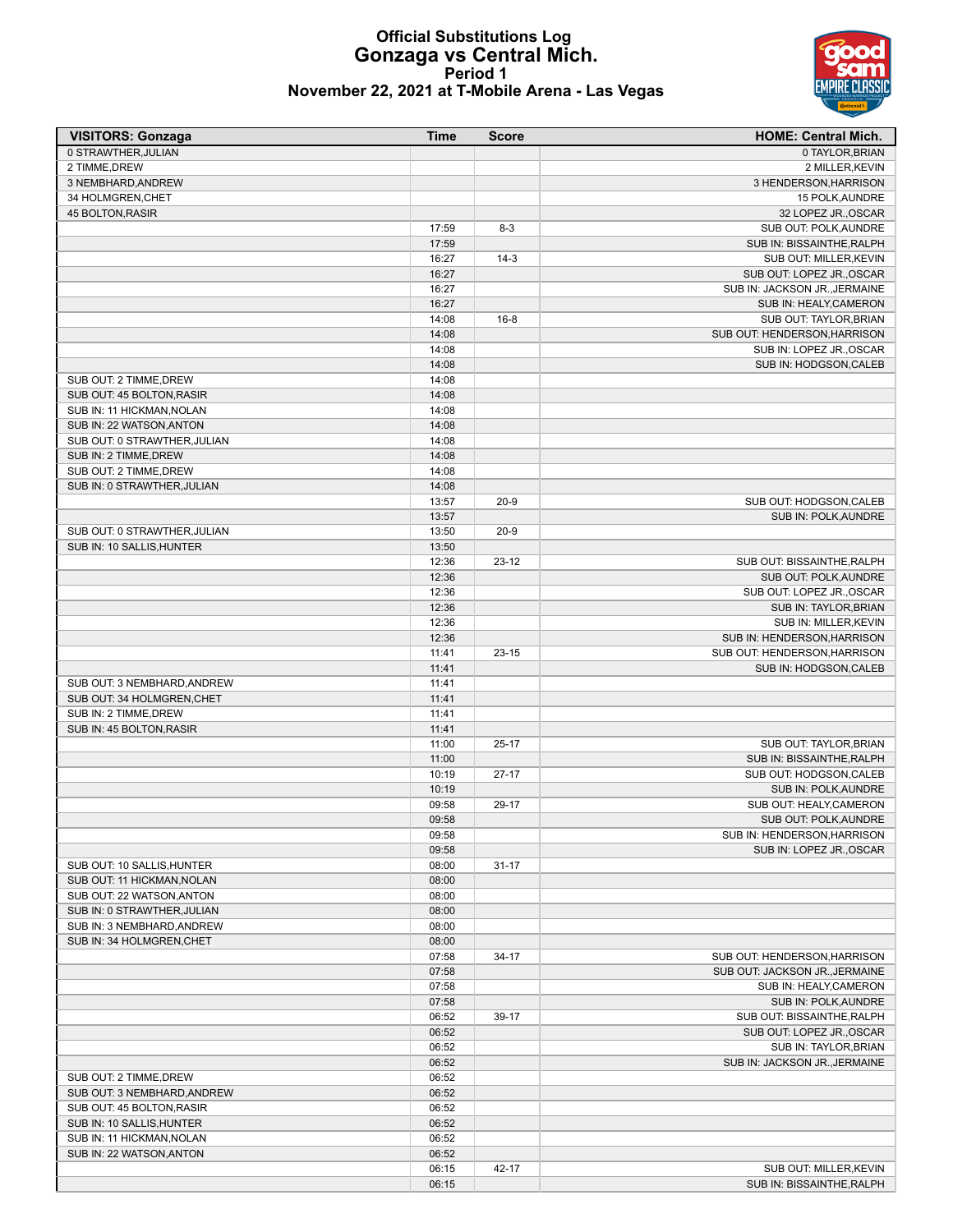| <b>VISITORS: Gonzaga</b>   | Time  | <b>Score</b> | <b>HOME: Central Mich.</b>     |
|----------------------------|-------|--------------|--------------------------------|
|                            | 05:16 | 45-20        | SUB OUT: POLK, AUNDRE          |
|                            | 05:16 |              | SUB IN: HODGSON, CALEB         |
|                            | 03:36 | 48-23        | SUB OUT: HEALY, CAMERON        |
|                            | 03:36 |              | SUB IN: LOPEZ JR., OSCAR       |
| SUB OUT: 34 HOLMGREN, CHET | 03:36 |              |                                |
| SUB IN: 20 PERRY, KADEN    | 03:36 |              |                                |
|                            | 02:22 | $52 - 24$    | SUB OUT: JACKSON JR., JERMAINE |
|                            | 02:22 |              | SUB OUT: HODGSON, CALEB        |
|                            | 02:22 |              | SUB IN: MILLER.KEVIN           |
|                            | 02:22 |              | SUB IN: PAVRETTE, NICOLAS      |

**Gonzaga 56, Central Mich. 32**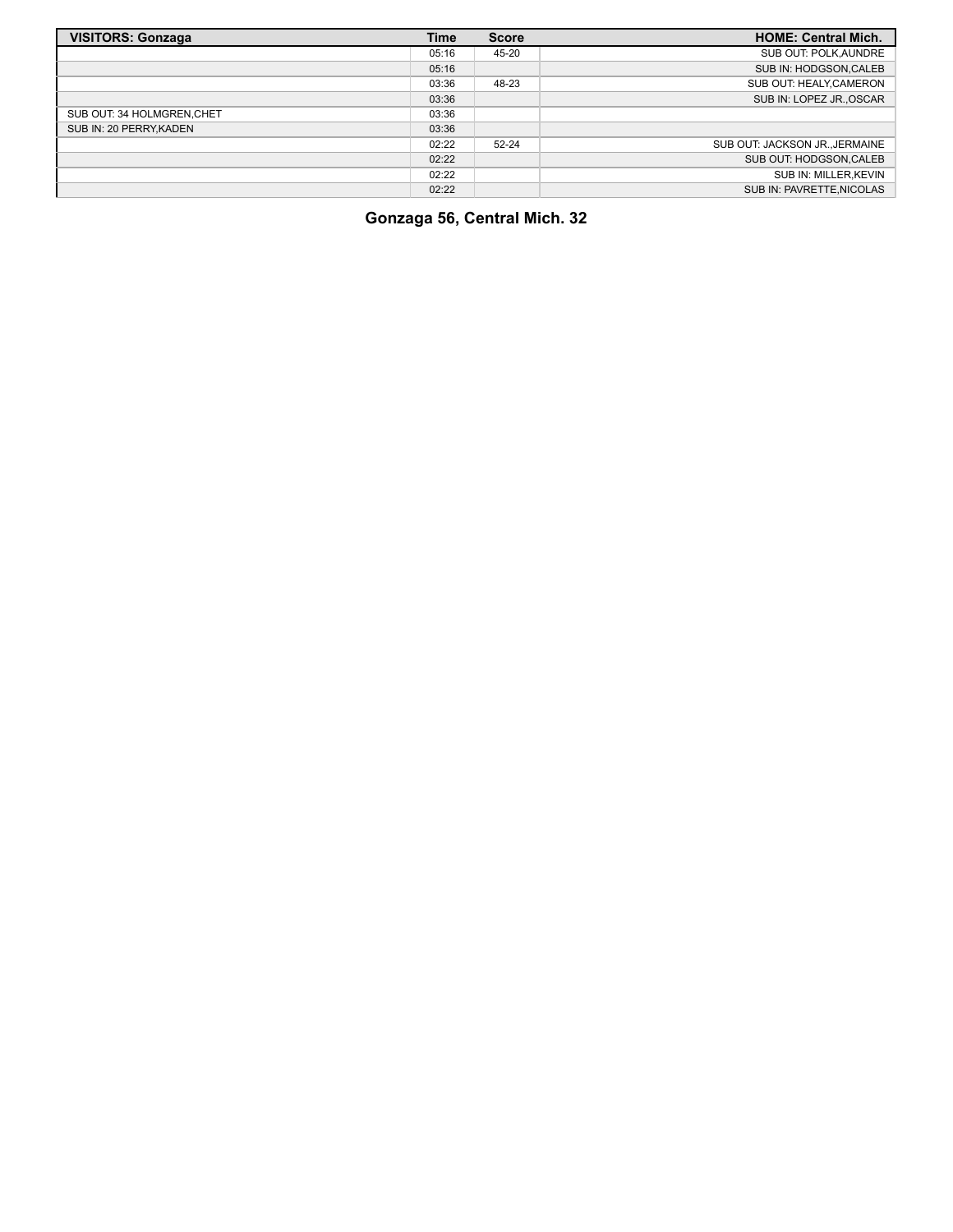#### **Official Substitutions Log Gonzaga vs Central Mich. Period 2 November 22, 2021 at T-Mobile Arena - Las Vegas**

| <b>VISITORS: Gonzaga</b>                           | <b>Time</b>    | <b>Score</b> | <b>HOME: Central Mich.</b>                             |
|----------------------------------------------------|----------------|--------------|--------------------------------------------------------|
| 0 STRAWTHER, JULIAN                                |                |              | 0 TAYLOR, BRIAN                                        |
| 2 TIMME, DREW                                      |                |              | 2 MILLER, KEVIN                                        |
| 3 NEMBHARD, ANDREW                                 |                |              | 3 HENDERSON, HARRISON                                  |
| 34 HOLMGREN, CHET                                  |                |              | 15 POLK, AUNDRE                                        |
| 45 BOLTON, RASIR                                   |                |              | 32 LOPEZ JR., OSCAR                                    |
|                                                    | 20:00          | ÷,           | SUB OUT: PAVRETTE, NICOLAS                             |
|                                                    | 20:00          |              | SUB IN: HENDERSON, HARRISON                            |
| SUB OUT: 10 SALLIS, HUNTER                         | 20:00          |              |                                                        |
| SUB OUT: 11 HICKMAN, NOLAN                         | 20:00          |              |                                                        |
| SUB OUT: 20 PERRY, KADEN                           | 20:00<br>20:00 |              |                                                        |
| SUB OUT: 22 WATSON, ANTON<br>SUB IN: 2 TIMME, DREW | 20:00          |              |                                                        |
| SUB IN: 3 NEMBHARD, ANDREW                         | 20:00          |              |                                                        |
| SUB IN: 34 HOLMGREN, CHET                          | 20:00          |              |                                                        |
| SUB IN: 45 BOLTON, RASIR                           | 20:00          |              |                                                        |
|                                                    | 17:23          | 66-37        | SUB OUT: BISSAINTHE, RALPH                             |
|                                                    | 17:23          |              | SUB IN: POLK, AUNDRE                                   |
|                                                    | 16:34          | 69-38        | SUB OUT: MILLER, KEVIN                                 |
|                                                    | 16:34          |              | SUB IN: JACKSON JR., JERMAINE                          |
| SUB OUT: 0 STRAWTHER.JULIAN                        | 16:34          |              |                                                        |
| SUB IN: 10 SALLIS, HUNTER                          | 16:34          |              |                                                        |
|                                                    | 16:34          |              | SUB OUT: HENDERSON, HARRISON                           |
|                                                    | 16:34          |              | SUB IN: HODGSON, CALEB                                 |
|                                                    | 15:58          | 69-39        | SUB OUT: HODGSON, CALEB                                |
|                                                    | 15:58          |              | SUB IN: PAVRETTE, NICOLAS                              |
| SUB OUT: 2 TIMME.DREW                              | 15:58          |              |                                                        |
| SUB OUT: 45 BOLTON, RASIR                          | 15:58          |              |                                                        |
| SUB IN: 11 HICKMAN, NOLAN                          | 15:58          |              |                                                        |
| SUB IN: 22 WATSON, ANTON                           | 15:58          |              |                                                        |
|                                                    | 14:58          | 71-39        | SUB OUT: LOPEZ JR., OSCAR                              |
|                                                    | 14:58          |              | SUB IN: HEALY, CAMERON                                 |
| SUB OUT: 3 NEMBHARD, ANDREW                        | 14:58          |              |                                                        |
| SUB IN: 45 BOLTON, RASIR                           | 14:58          |              |                                                        |
|                                                    | 14:17          | 74-39        | SUB OUT: JACKSON JR., JERMAINE                         |
|                                                    | 14:17          |              | SUB OUT: PAVRETTE, NICOLAS                             |
|                                                    | 14:17          |              | SUB IN: HENDERSON, HARRISON                            |
|                                                    | 14:17<br>13:30 | 76-39        | SUB IN: LOPEZ JR., OSCAR<br>SUB OUT: POLK, AUNDRE      |
|                                                    | 13:30          |              | SUB IN: BISSAINTHE, RALPH                              |
| SUB OUT: 34 HOLMGREN, CHET                         | 12:46          | 79-39        |                                                        |
| SUB OUT: 45 BOLTON, RASIR                          | 12:46          |              |                                                        |
| SUB IN: 0 STRAWTHER, JULIAN                        | 12:46          |              |                                                        |
| SUB IN: 20 PERRY, KADEN                            | 12:46          |              |                                                        |
|                                                    | 12:30          | 79-39        | SUB OUT: TAYLOR, BRIAN                                 |
|                                                    | 12:30          |              | SUB IN: WEBB, JACK                                     |
|                                                    | 10:24          | 82-44        | SUB OUT: BISSAINTHE, RALPH                             |
|                                                    | 10:24          |              | SUB IN: JACKSON JR., JERMAINE                          |
| SUB OUT: 22 WATSON, ANTON                          | 10:24          |              |                                                        |
| SUB IN: 33 GREGG.BEN                               | 10:24          |              |                                                        |
|                                                    | 10:01          | 85-44        | SUB OUT: HENDERSON, HARRISON                           |
|                                                    | 10:01          |              | SUB IN: PAVRETTE, NICOLAS                              |
|                                                    | 08:10          | 89-47        | SUB OUT: WEBB, JACK                                    |
|                                                    | 08:10          |              | SUB IN: TAYLOR, BRIAN                                  |
|                                                    | 07:55          | 89-48        | SUB OUT: PAVRETTE, NICOLAS                             |
|                                                    | 07:55          |              | SUB OUT: LOPEZ JR., OSCAR                              |
|                                                    | 07:55          |              | SUB IN: MILLER, KEVIN                                  |
|                                                    | 07:55          |              | SUB IN: HENDERSON, HARRISON                            |
|                                                    | 06:39          | 89-48        | SUB OUT: TAYLOR, BRIAN                                 |
|                                                    | 06:39          |              | SUB IN: JERGENS, DYLAN                                 |
|                                                    | 05:58          | 91-50        | SUB OUT: HENDERSON, HARRISON                           |
|                                                    | 05:58          |              | SUB OUT: HEALY, CAMERON                                |
|                                                    | 05:58          |              | SUB OUT: JERGENS, DYLAN                                |
|                                                    | 05:58<br>05:58 |              | SUB IN: BISSAINTHE, RALPH<br>SUB IN: PAVRETTE, NICOLAS |
|                                                    | 05:58          |              | SUB IN: LOPEZ JR., OSCAR                               |
| SUB OUT: 0 STRAWTHER, JULIAN                       | 05:28          | 91-50        |                                                        |
| SUB IN: 23 LANG, MATTHEW                           | 05:28          |              |                                                        |
| SUB OUT: 20 PERRY, KADEN                           | 05:28          |              |                                                        |
| SUB IN: 5 ARLAUSKAS, MARTYNAS                      | 05:28          |              |                                                        |
|                                                    |                |              |                                                        |